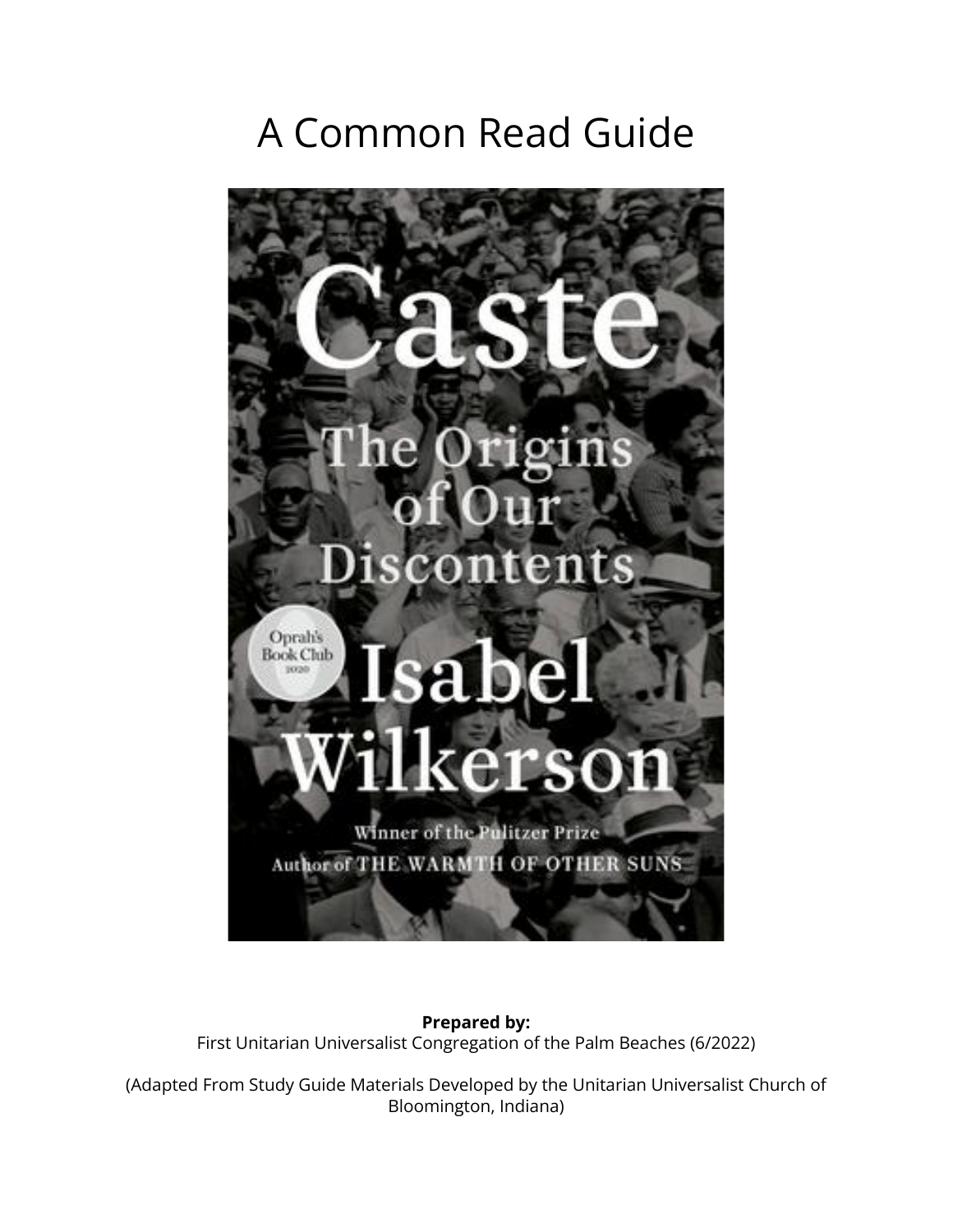## <span id="page-1-0"></span>Table of Contents

| <b>Table of Contents</b>                                       | $\overline{2}$          |
|----------------------------------------------------------------|-------------------------|
| <b>Purpose</b>                                                 | 3                       |
| Gratitude                                                      | 3                       |
| <b>Materials</b>                                               | 3                       |
| <b>Author</b>                                                  | 3                       |
| <b>Format</b>                                                  | $\overline{\mathbf{4}}$ |
| <b>Group Agreements</b>                                        | 4                       |
| Sample General Covenant:                                       | 4                       |
| Sample Behavioral Covenant:                                    | $\overline{4}$          |
| <b>Quick Reference Items</b>                                   | 6                       |
| Unitarian Universalism's Seven (Eight) Principles              | 6                       |
| Unitarian Universalism's Living Tradition (ie "Six Sources")   | 6                       |
| <b>Sample Agenda</b>                                           | $\overline{7}$          |
| Agenda                                                         | $\overline{7}$          |
| <b>Discussion Questions</b>                                    | 7                       |
| Session One - "The Man in the Crowd" & Part One (Chapters 1-3) | 7                       |
| Session Two - Part Two (Chapters 4-9)                          | 10                      |
| Session Three - Part Three ("The Eight Pillars of Caste")      | 14                      |
| Session Four - Part Four (Chapters 10-18)                      | 19                      |
| Session Five - Part Five (Chapters 19-24)                      | 21                      |
| Session Six - Part Six (Chapters 25-29)                        | 25                      |
| Session Seven - Part 7 (Chapters 30-31 and "Epilogue")         | 26                      |
| Session Eight - Wrap-Up                                        | 28                      |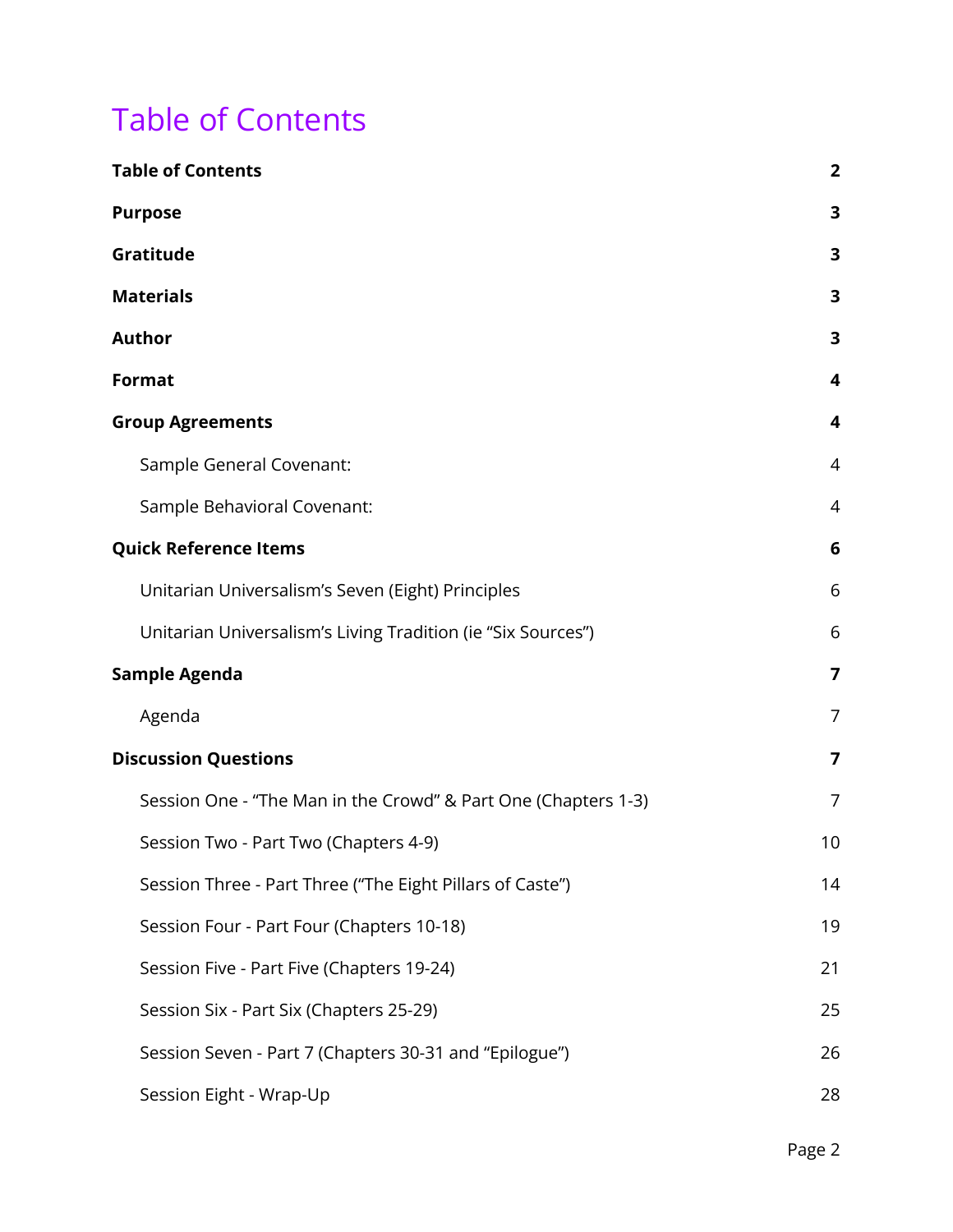### <span id="page-2-0"></span>Purpose

The purpose of this guide is to serve as a shared tool for common reading of the book. It is not intended to be a substitute for the book.

This guide has been created specifically from a Unitarian Universalists viewpoint.

## <span id="page-2-1"></span>Gratitude

The study questions and organization for them come from the Unitarian Universalist Church of Bloomington (Indiana). The First Unitarian Universalist Congregation of the Palm Beaches thanks them profusely for providing such valuable infrastructure for us to undertake this important work.

## <span id="page-2-2"></span>**Materials**

The book is widely available in many formats, including audio and electronic versions.

There are several editions (at least three) and bindings. You can find it just about anywhere, including the library.

The book's full title is *Caste: The Origins of Our Discontents,* and was published by Random House Publishing Group in 2020. For the purpose of simplicity, it will be referred to herein as "Caste".

## <span id="page-2-3"></span>Author

Isabel Wilkerson<sup>1</sup> is an American journalist and the author of "Caste" as well as "The Warmth of Other Suns: The Epic Story of America's Great Migration" (2010). She was the first woman of African-American heritage to win the Pulitzer Prize in journalism.

Wilkerson was born in Washington, D.C. in 1961 to parents who left Virginia during the Great Migration. Her father was one of the Tuskegee Airmen during World War II.



<sup>&</sup>lt;sup>1</sup> Pictured. Photo credit: Larry D. Moore, CC BY-SA 3.0, Wikimedia Commons.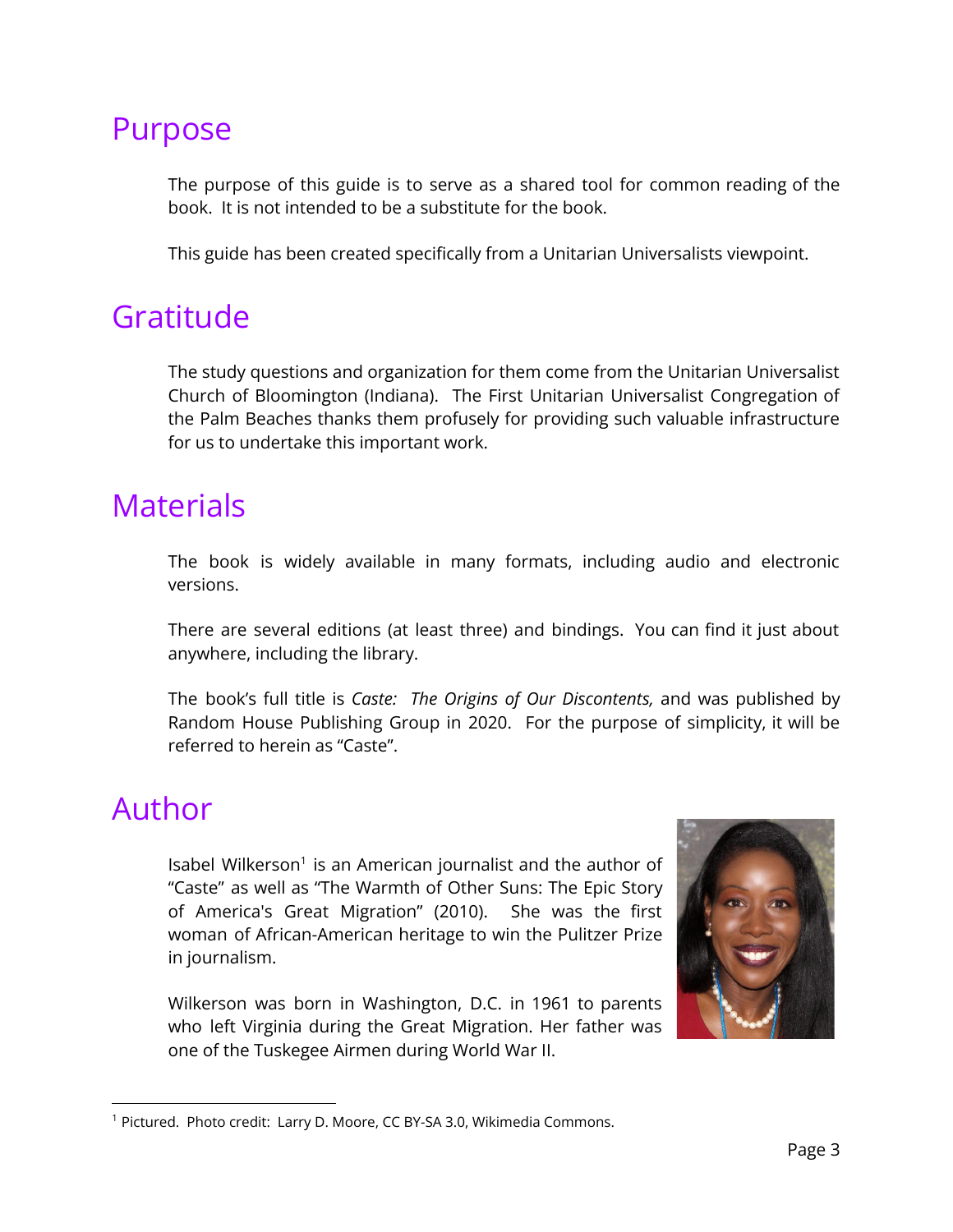Wilkerson was the Chicago Bureau Chief of The New York Times. She also taught at Emory, Princeton, Northwestern, and Boston University.

### <span id="page-3-0"></span>Format

Each meeting will focus on a different part of the book and will generally be a moderated discussion of the reading.

There is no need to cease your attendance just because you missed a session or two.

## <span id="page-3-1"></span>Group Agreements

As an activity based in a healthy Unitarian Universalist culture, it is important that we all agree on the basic reasons we are together and how we will behave toward each other when we are together for this activity.

As such, it is common in Unitarian Universalists culture to agree on two covenants: a general covenant and a behavioral covenant. The first activity of the group should be to come to these agreements, and each subsequent meeting should begin with a restatement and re-agreement with them.

To speed this process along, a sample set of both the general covenant and the behavioral covenants is provided below. The facilitator of the group can use these as a starting point and then the group can agree to amend them as they feel appropriate to meet their needs.

#### <span id="page-3-2"></span>**Sample General Covenant:**

By our whole- and open-hearted participation in this group, I and we will live out the mission(s) of our respective congregations and of Unitarian Universalism generally as expressed by our Seven Principles.

#### <span id="page-3-3"></span>**Sample Behavioral Covenant:**

When acting as a participant in this group, we agree together that we will each individually:

- 1. Attend as often as possible;
- 2. Intend to be on time and prepared for the group's meetings. However, if it turns out I'm running a little late, I will still come, but I will not expect the group to go back to any prior point in the meeting to accommodate my late arrival;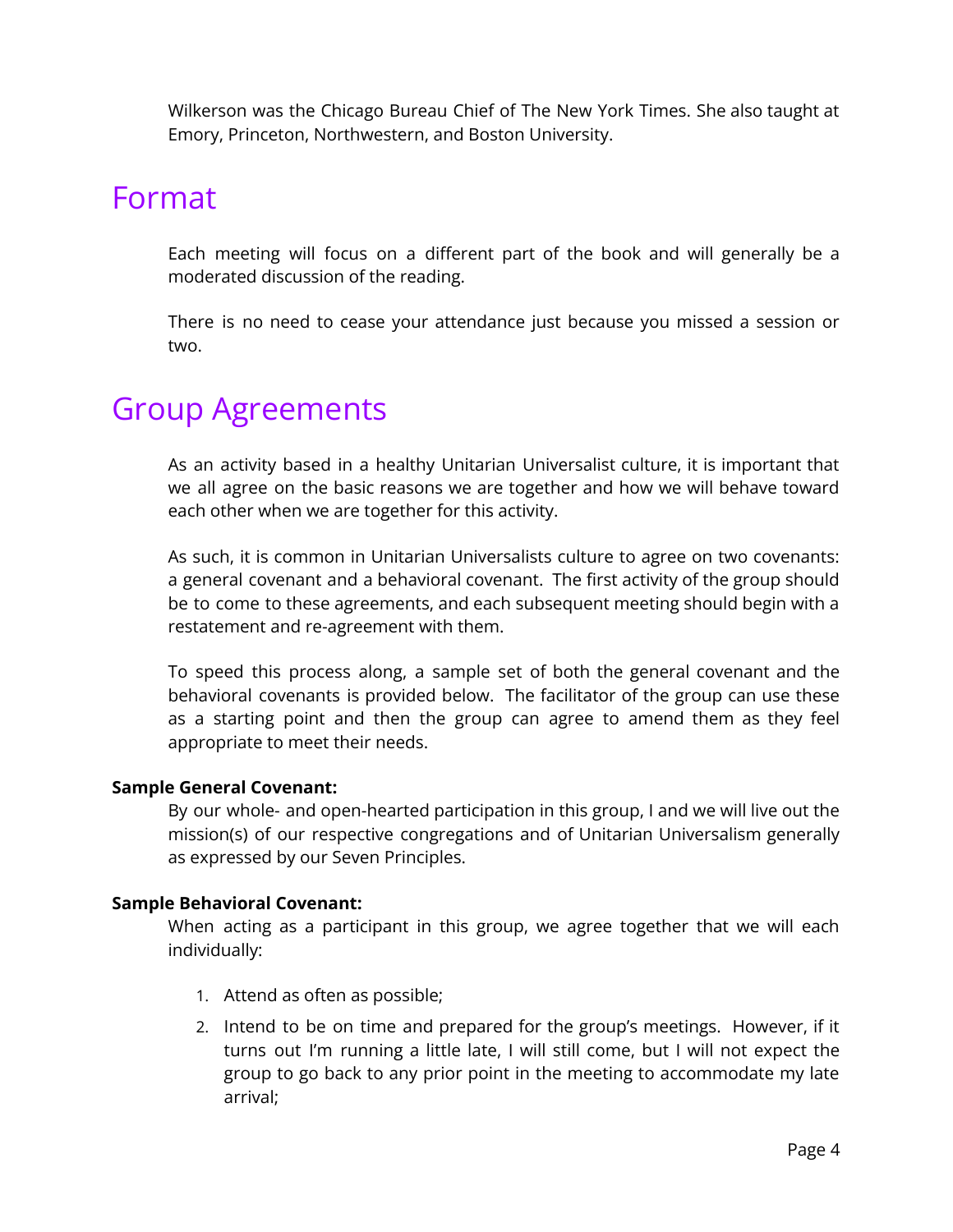- 3. Assume positive intent;
- 4. Ask questions from the standpoint of curiosity, rather than arguing or debating another's point of view;
- 5. Respect and validate other people's experiences;
- 6. Speak civilly and constructively from my own experiences by using "I" statements when my sharing experiences, feelings, and opinions;
- 7. Speak civilly and constructively from my own experiences by avoiding generalizing my experience or assuming that others have had the same experiences;
- 8. Withhold unsolicited personal judgments of each other. We are not here to "fix" anyone, including ourselves;
- 9. Not speak and not ask anyone else to speak as an expert or spokesperson of any group, in particular this would include their culture, race, or ethnicity;
- 10. Set and hold my own boundaries for personal sharing. I will ask myself, "What parts of my life story am I comfortable sharing?";
- 11. Keep a high degree of awareness around how my individual communication style and how much "space" I take up in the meeting affects others. Should I talk less or more? Quieter or louder? More concisely or more detailed?;
- 12. Speak personal concerns directly with that person, not about them: no triangulating;
- 13. Recognize that the work we do together is sometimes difficult and that our overall goal is to stay "at the table" together. This will involve taking risks;
- 14. Honor double confidentiality. This means that I will not share personal content (other than my own stories) with people outside the group and I will not initiate a conversation with anyone in the group about any personal content brought up in the group.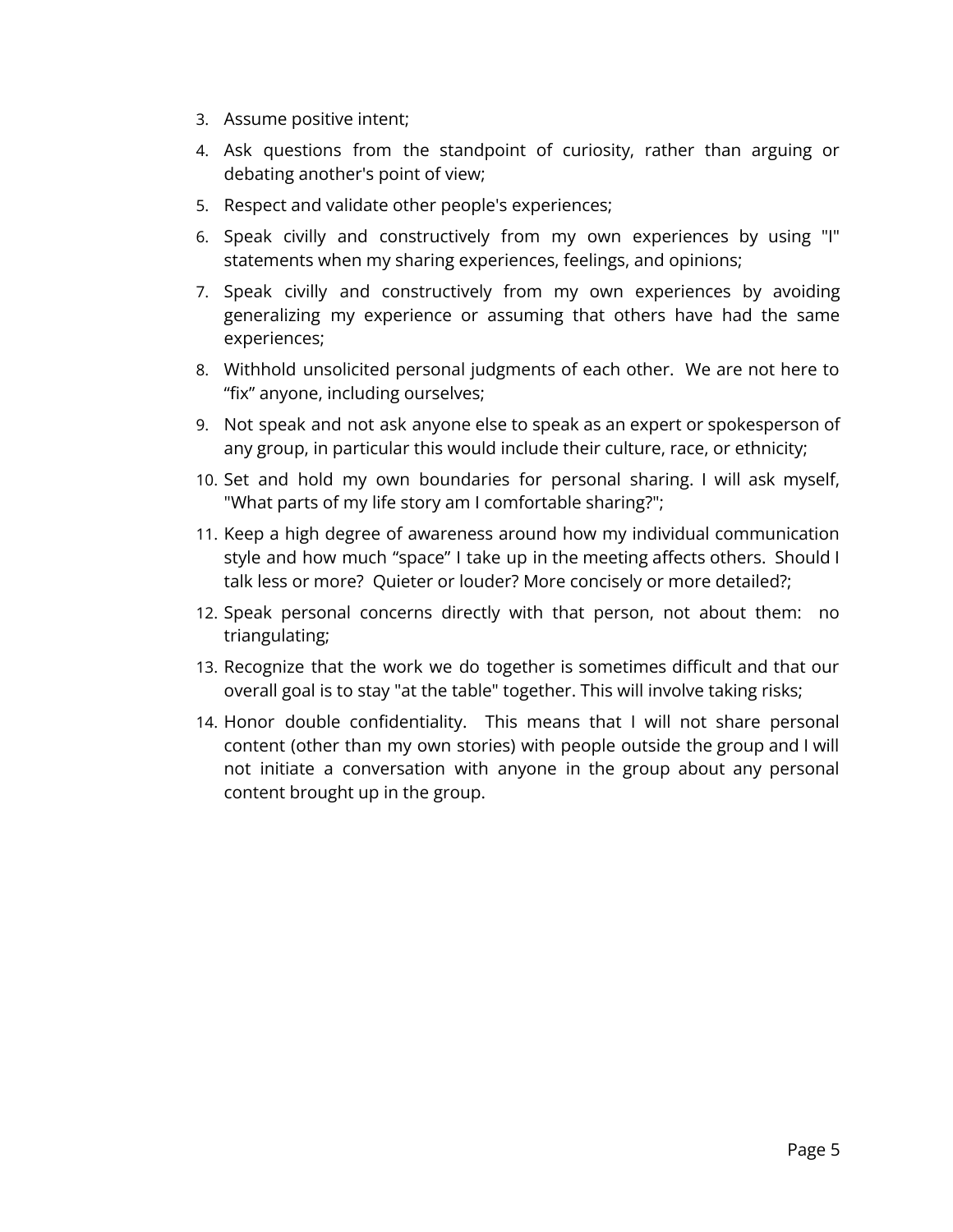## <span id="page-5-0"></span>Quick Reference Items

#### <span id="page-5-1"></span>**Unitarian Universalism's Seven (Eight) Principles**

We, the member congregations of the Unitarian Universalist Association, covenant to affirm and promote:

- 1. The inherent worth and dignity of every person;
- 2. Justice, equity and compassion in human relations;
- 3. Acceptance of one another and encouragement to spiritual growth in our congregations;
- 4. A free and responsible search for truth and meaning;
- 5. The right of conscience and the use of the democratic process within our congregations and in society at large;
- 6. The goal of world community with peace, liberty, and justice for all;
- 7. Respect for the interdependent web of all existence of which we are a part;
- 8. [Journeying toward spiritual wholeness by working to build a diverse multicultural Beloved Community by our actions that accountably dismantle racism and other oppressions in ourselves and our institutions.] $<sup>2</sup>$ </sup>

#### <span id="page-5-2"></span>**Unitarian Universalism's Living Tradition (ie "Six Sources")**

- 1. Direct experience of that transcending mystery and wonder, affirmed in all cultures, which moves us to a renewal of the spirit and an openness to the forces which create and uphold life;
- 2. Words and deeds of prophetic people which challenge us to confront powers and structures of evil with justice, compassion, and the transforming power of love;
- 3. Wisdom from the world's religions which inspires us in our ethical and spiritual life;
- 4. Jewish and Christian teachings which call us to respond to God's love by loving our neighbors as ourselves;
- 5. Humanist teachings which counsel us to heed the guidance of reason and the results of science, and warn us against idolatries of the mind and spirit;
- 6. Spiritual teachings of Earth-centered traditions which celebrate the sacred circle of life and instruct us to live in harmony with the rhythms of nature.

<sup>&</sup>lt;sup>2</sup> The status of the Eighth Principal is currently "proposed" on an Association-wide basis. However, it has been adopted by a number of congregations after a process of discernment. It is included here for the convenience of those congregations or individuals who have adopted it.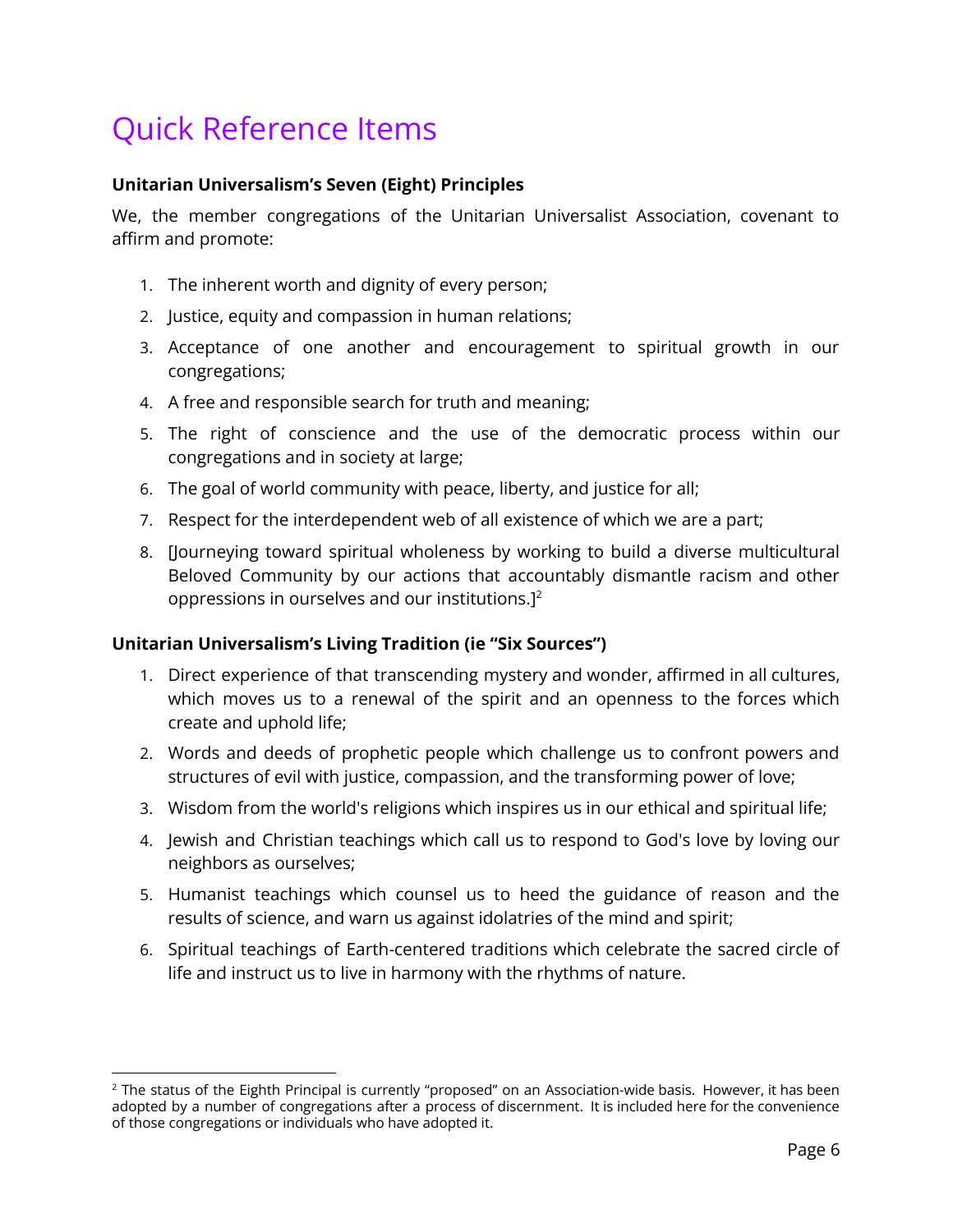## <span id="page-6-0"></span>Sample Agenda

#### <span id="page-6-1"></span>**Agenda**

- 1. Opening Reading and Chalice Lighting *(5 minutes)*
- 2. Break into Smaller Breakout Groups
	- a. Structured Check-In *(Maximum 25 minutes, divided evenly amongst all the participants)*
	- b. Structured Group Discussion *(50 minutes)*
- 3. Return to Single Group
- 4. Any Housekeeping Items (schedule changes, etc) *(5 minutes)*
- 5. Closing Reading and Chalice Extinguishing *(5 minutes)*

## <span id="page-6-2"></span>Discussion Questions

#### <span id="page-6-3"></span>**Session One - "The Man in the Crowd" & Part One (Chapters 1-3)**

- 1. Had you ever considered that there might be a caste system in the U.S. prior to hearing about/reading this book?
- 2. In the opening section (pg xvi), "The Man in the Crowd", we read:

"His personal experience and close connection to the scapegoated caste allowed him to see past the lies and stereotypes so readily embraced by susceptible members—the majority, sadly—of the dominant caste. Though Aryan himself, his openness to the humanity of the people who had been deemed beneath him gave him a stake in their well-being, their fates tied to his. He could see what his countrymen chose not to see."

- a. Consider the author's use of the phrases "allowed him to see" and "chose not to see" and notice that they are not exact opposites.
- b. Discuss your thoughts about this passage.
- c. What are some ways that you have been allowed to see, chosen to see, or been forced to see the racial hierarchy in our country?
- d. Do those in the scapegoated caste have the option of not seeing?
- e. Does anyone come to mind as "the Person in the Crowd" in the US over the past 10 years?
- 3. On page 4, the author says:

"… it was common to hear in certain circles the disbelieving cries, 'This is not America', or 'I don't recognize my country', or 'This is not who we are.' Except that this was and is our country and this was and is who we are, whether we have known or recognized it or not."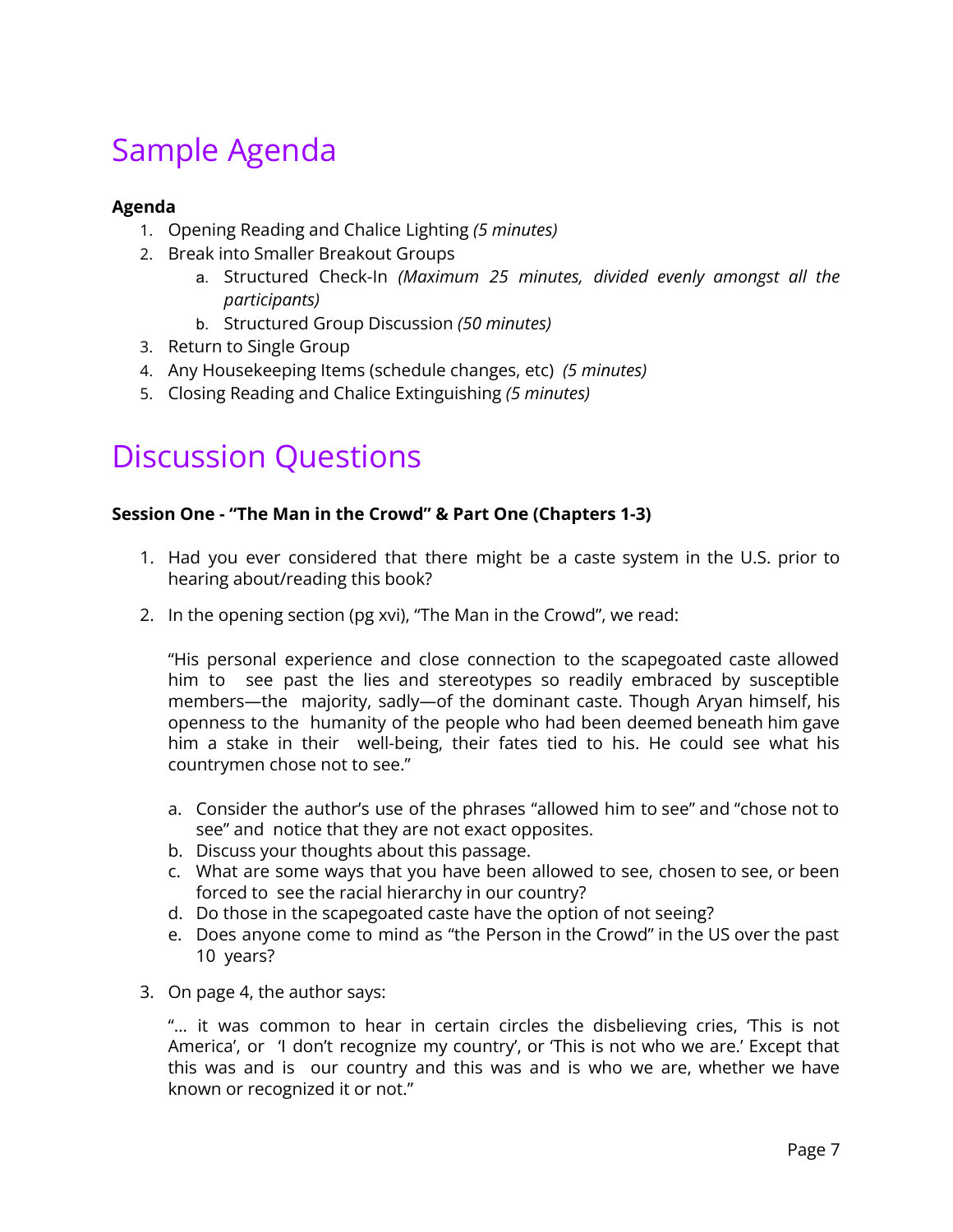- a. Reflect on how your beliefs about America have or have not changed over the past 5 years.
- b. Who do you think was not surprised and why not?
- c. Have the past 5 years allowed you to see things that you did not see previously?

On page 11: "… only recently have circumstances forced us, in this current era of human rupture, to search for the unseen stirrings of the human heart, to discover the origins of our discontents."

- d. Does this passage give you hope?
- 4. On page 13, the author says: "Few problems have ever been solved by ignoring them."

Ignoring a problem implies that you know there is a problem but chose not to pay attention to it.

- a. Discuss how you have or have not felt that racism was a problem in our country during your lifetime.
- b. What may have kept you unaware of the problem of racism?
- c. As we actively choose to acknowledge and confront the problem of racism, what are your concerns and your hopes?
- 5. On page 14 we read, "America is an old house. We can never declare the work over."
	- a. How does this make you feel as we embark on this congregational read of Caste?
- 6. On page 17, consider these two paragraphs:

"Like other old houses, America has an unseen skeleton, a caste system that is as central to its operation as are the studs and joists that we cannot see in the physical buildings we call home. Caste is the infrastructure of our divisions. It is the architecture of human hierarchy, the subconscious code of instructions for maintaining, in our case, a four hundred-year-old social order. Looking at caste is like holding the country's X-ray up to the light."

"A caste system is an artificial construction, a fixed and embedded ranking of human value that sets the presumed supremacy of one group against the presumed inferiority of other groups on the basis of ancestry and often immutable traits, traits that would be neutral in the abstract but are ascribed life-and-death meaning in a hierarchy favoring the dominant caste whose forebears designed it. A caste system uses rigid, often arbitrary boundaries to keep the ranked groups apart, distinct from one another and in their assigned places."

- a. Sit for a minute with these paragraphs. Share a word or two that describes your reaction to these paragraphs.
- 7. On pages 17-18: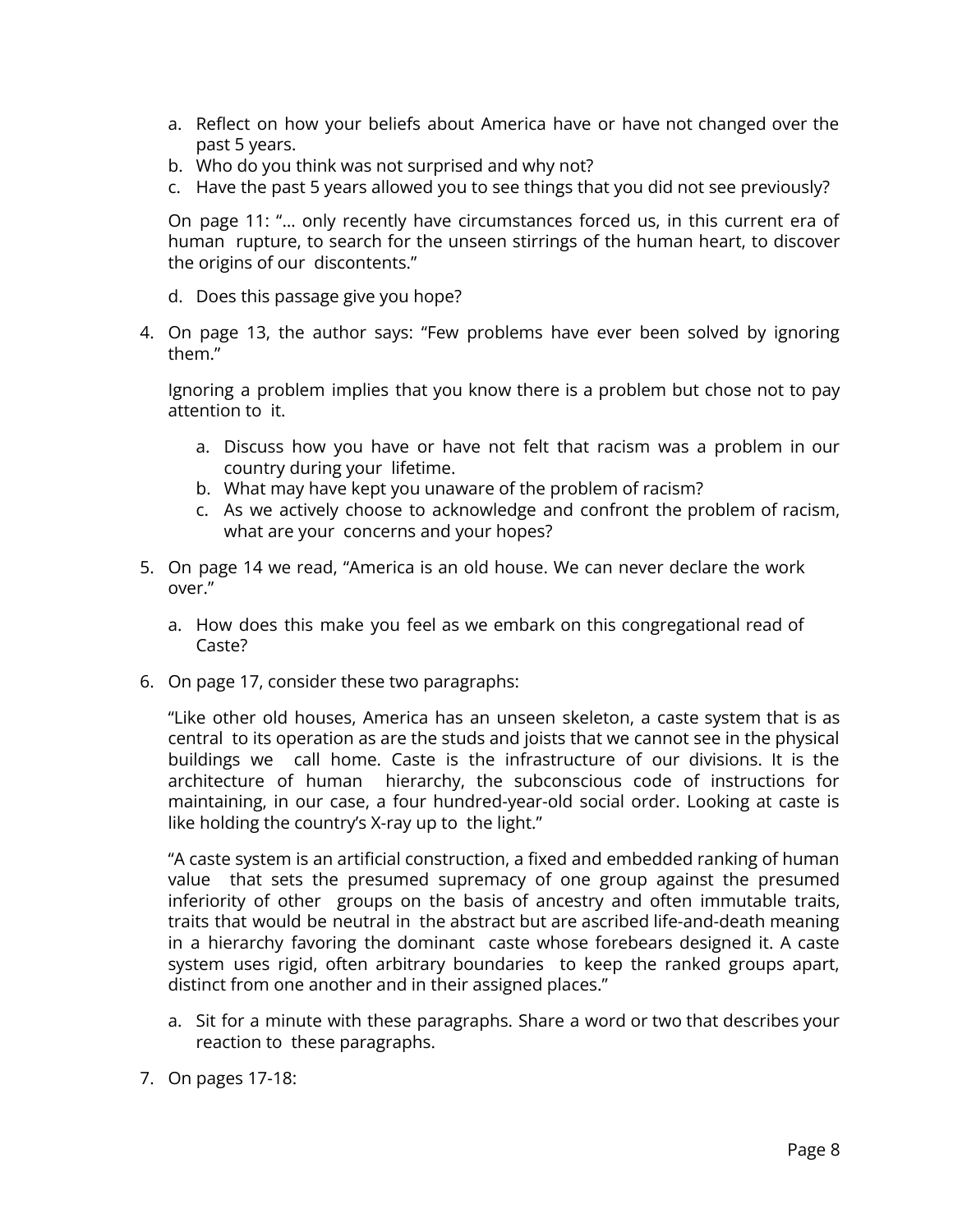"The hierarchy of caste is not about feelings or morality. It is about power—which groups have it and which do not. It is about resources—which caste is seen as worthy of them and which are not, who gets to acquire and control them and who does not. It is about respect, authority, and assumptions of competence—who is accorded these and who is not."

- a. How do you feel about the author's description of the hierarchy of caste?
- b. If you are white, how does it feel to be called part of the dominant caste?
- 8. On page 19, the author says:

"Thus we are all born into a silent war-game, centuries old, enlisted in teams not of our own choosing. The side to which we are assigned in the American system of categorizing people is proclaimed by the team uniform that each caste wears, signaling our presumed worth and potential. That any of us manages to create abiding connections across these manufactured divisions is a testament to the beauty of the human spirit."

- a. What is your reaction to this passage?
- b. Have you been able to create abiding connections across these divisions?
- c. How might the term "Beloved Community" be viewed in the context of this passage?
- 9. On page 22, Martin Luther King, Jr. was surprised to be introduced in India as "a fellow untouchable from the United States of America".
	- a. What do you think prevented him from seeing himself in those terms previously?
	- b. If you saw yourself as an untouchable how would it change your day-to-day life?
- 10. On page 23:

"Just as the studs and joists and beams that form the infrastructure of a building are not visible to those who live in it, so it is with caste. Its very invisibility is what gives it power and longevity."

- a. How does this passage make you feel?
- 11. On page 27 the author says:

"I wanted to understand the origins and evolution of classifying and elevating one group of people over another and the consequences of doing so to the presumed beneficiaries and to those targeted beneath them."

- a. Do you think it is possible to have a Beloved Community when human hierarchies exist?
- 12. On page 31, Wilkerson talks about how she began to be able to tell who was high-born and who was low-born among the Indian people "on the basis of the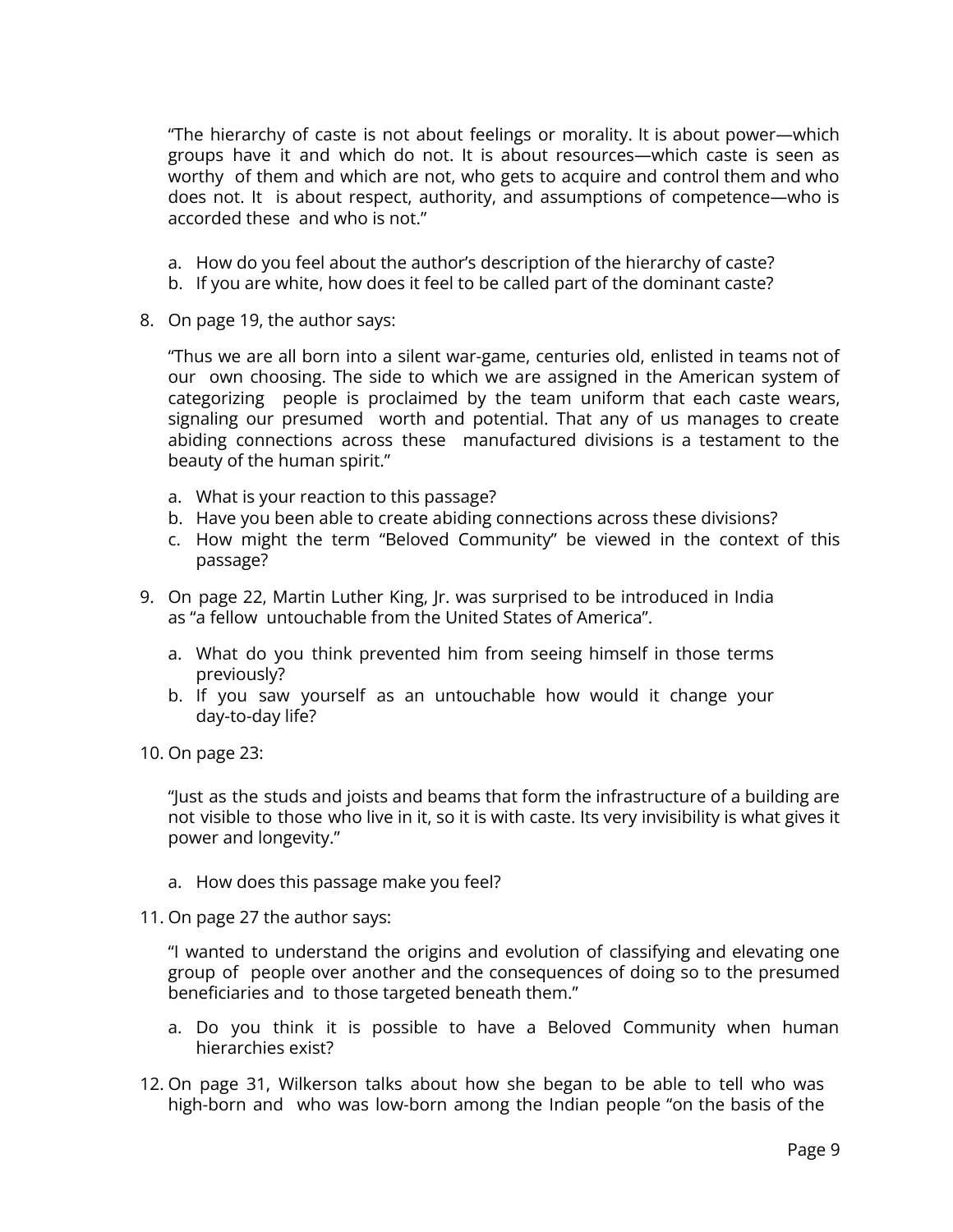universal human response to hierarchy—in the case of an upper-caste person, an inescapable certitude in bearing, demeanor, behavior, a visible expectation of centrality."

a. Sit with the passage for a while. Over the next week see if you can notice the characteristics she describes in interactions that you witness – first-hand, on TV, in movies, in reading, etc. Mentally change the race of the people involved and see if you can imagine the interactions taking place in the same way.

#### <span id="page-9-0"></span>**Session Two - Part Two (Chapters 4-9)**

1. On page 40, we read:

"As an actor, you are to move the way you are directed to move, speak the way your character is expected to speak. You are not yourself. You are not to be yourself. Stick to the script and to the part you are cast to play, and you will be rewarded. Veer from the script, and you will face the consequences. Veer from the script and other cast members will step in to remind you where you went off script. Do it often enough or at a critical moment and you may be fired, demoted, cast out, your character conveniently killed off in the plot."

Reflect on this passage and how it might apply to you at various times in your life.

- a. Are there times you have been the actor who was not to be yourself? The one who veered from the script? The cast member who stepped in to remind someone else they are off-script? The one who was rewarded for staying on script? The one who was punished for going off script?
- b. What factors determined the role you were cast to play and which of these factors are readily apparent to someone who just met you?
- c. Where did the script come from and how did you learn it?
- d. Have laws ever been used to keep you in the role you were cast to play?
- e. Over the next week pay attention to ways the script and casting of characters is reinforced or disrupted in things you read, hear, or see. Is it easier to notice the times of reinforcement or the times of disruption?
- 2. For each of the following passages taken from Chapter 4 see if any current-day equivalents come to mind:

"Few Africans were seen as significant enough to be listed in the census by name, …" (p 41)

" At first, religion, not race as we now know it, defined the status of people…" (p 41)

"With little further use for the original inhabitants, the colonists began to exile them from their ancestral lands…" (p 43)

"… the victims, not the enslavers, were punished, subject to whatever atrocities the enslaver could devise as a lesson to others." (p 45)

"But the federal government withdrew for political expediency in 1877, and left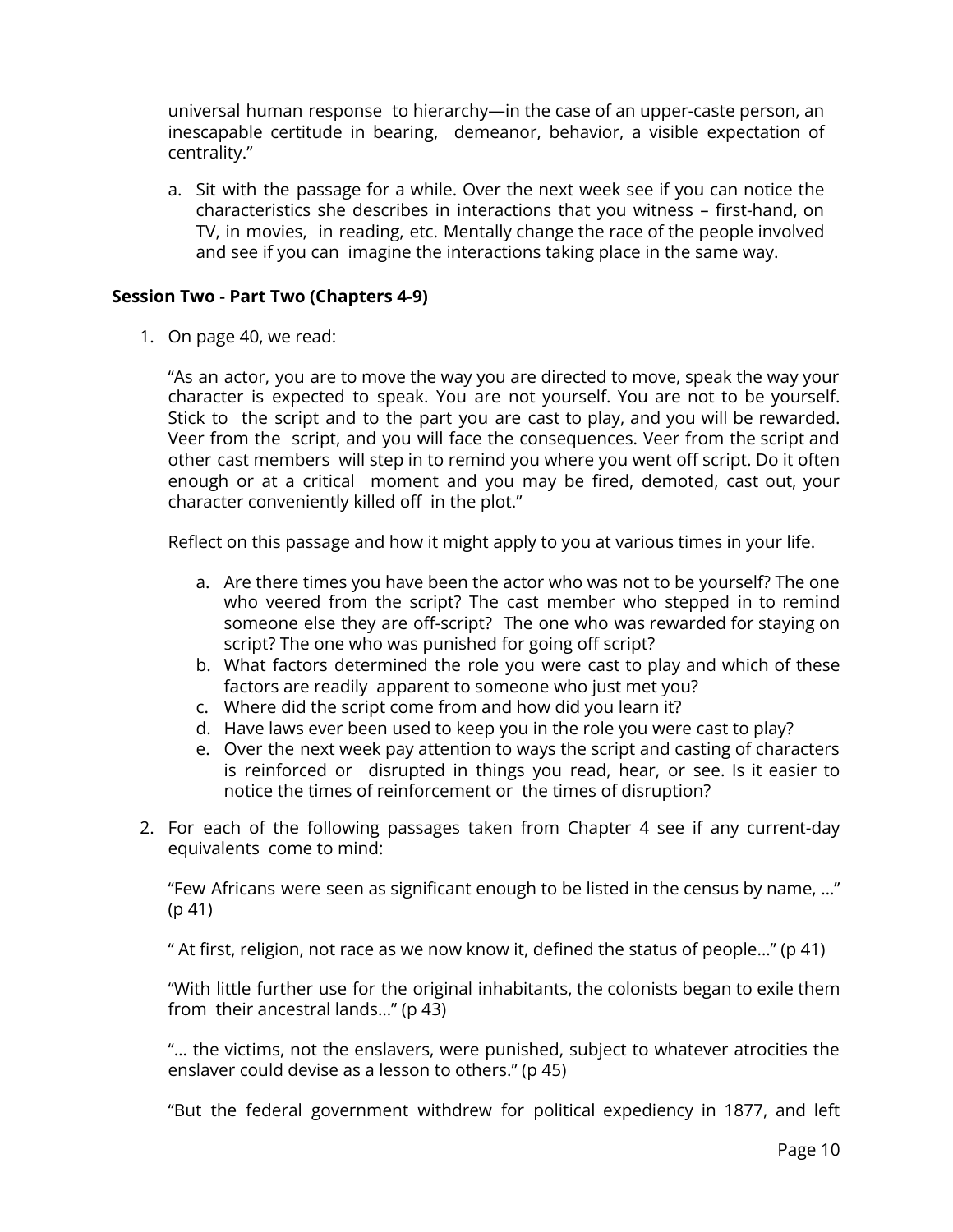those in the subordinate caste in the hands of the very people who had enslaved them." (p 48)

"They might have arrived as neutral innocents but would have been forced to choose sides if they were to survive…" (p. 50)

For the current-day equivalents that came to mind, notice if you framed them as things "other people" did – for example, "that political party" or "that corporation" or "that religion".

- a. Sit with this for a while and be open to considering whether your own words, actions, or inactions might ever have indicated you valued some people more than others.
- b. Have you ever been forced to choose sides? Have you ever forced others to choose sides? What were the consequences of your choice? Of theirs?
- c. How would each of the above passages read differently if we truly had a diverse multicultural Beloved Community?
- 3. On page 49 we read:

"'No one was white before he/she came to America,' James Baldwin once said."

and on page 53:

"'Africans are not black,' she said. 'They are Igbo and Yoruba, Ewe, Akan, Ndebele. They are not black. They are just themselves. They are humans on the land. That is how they see themselves, and that is who they are.'"

- a. Is this book making you think of the labels "white" and "black" in new ways?
- b. Why is it important to acknowledge that the labels "white" and "black" are an integral part of the caste system in America, even if we want to see people as "just themselves – humans on the land?"
- 4. On page 56, we hear Miss Hale telling us "how her father's dreams have brushed up against caste as she moves around the world." She says:

"I find that white people are fine with me, as long as I stay in my place. As long as I stay in 'the container we have built for you.' … As soon as I get out of the container it's a problem."

- a. Right now, what are some of the containers that black people are expected to stay in?
- b. Who benefits from maintaining these containers? Who loses?
- c. What are some ways that these containers are maintained?
- 5. On page 67 we read:

"… Color is a fact. Race is a social construct."

"'We think we 'see' race when we encounter certain physical differences among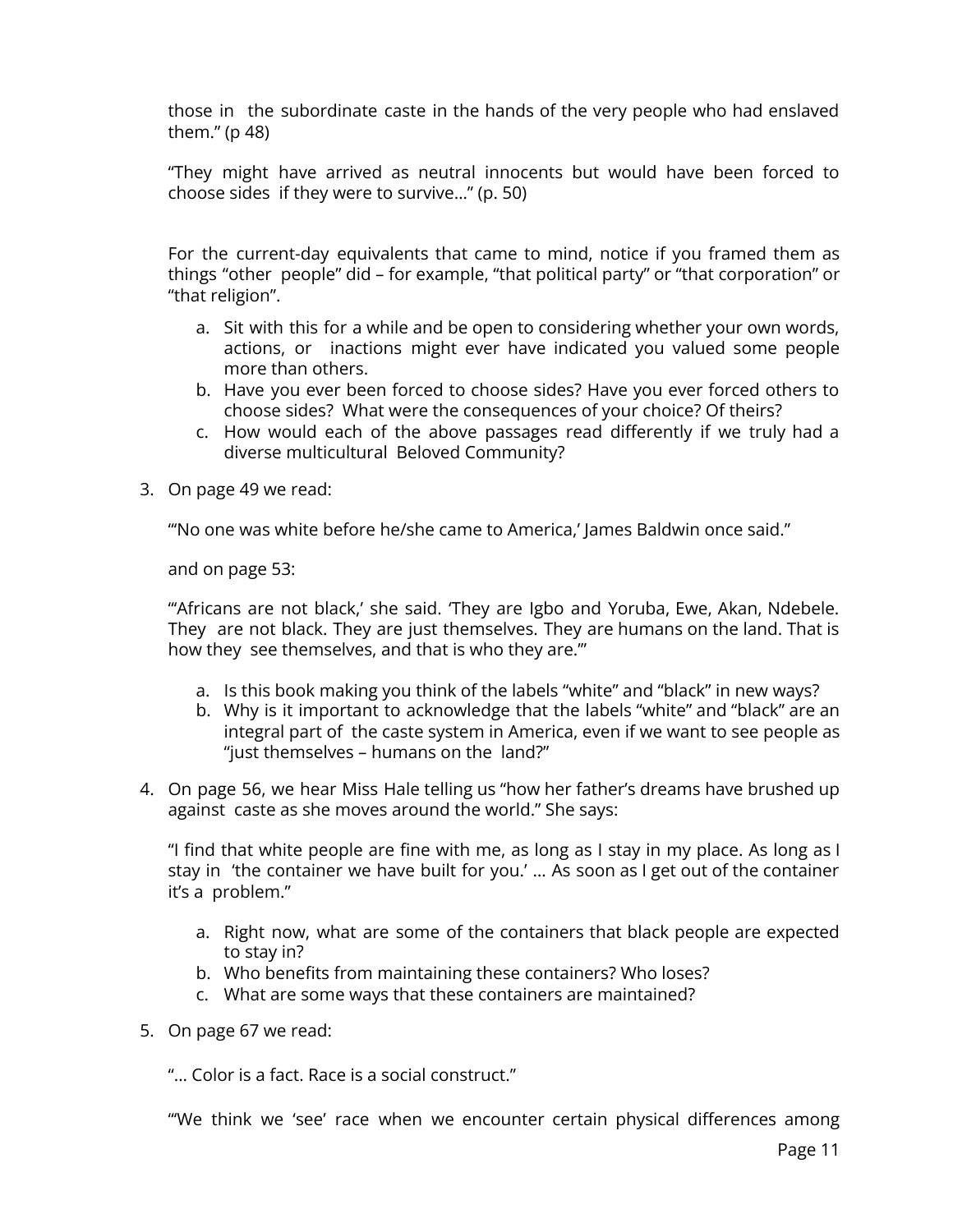people such as skin color, eye shape, and hair texture,' the Smedleys wrote. 'What we actually 'see'… are the learned social meanings, the stereotypes, that have been linked to those physical features by the ideology of race and the historical legacy it has left us.'"

- a. How do these statements about color and race align with or stand in contrast to – the understandings you had growing up?
- 6. On page 67, we read

"The human impulse to create hierarchies runs across societies and cultures, predates the idea of race, and thus is farther reaching, deeper, and older than raw racism and the comparatively new division of humans by skin color."

- a. Consider this statement in light of the 8th principle that calls us to "accountably dismantle racism and other oppressions in ourselves and our institutions." What thoughts and feelings does this raise for you? How might those thoughts and feelings change if you held a different position in the hierarchy?
- 7. In the section "The R Word", which begins on page 68, Wilkerson talks about racism in the current day, saying:

"… Resistance to the word often derails any discussion of the underlying behavior it is meant to describe, thus eroding it of meaning."

"Social scientists often describe racism as the combination of racial bias and systemic power, seeing racism… as primarily the action of people or systems with personal or group power over another person or group with less power…"

"… It has come to mean overt and declared hatred of a person or group because of the race ascribed to them…"

(p 69) …" Rather than deploying *racism* as an either/or accusation against an individual, it may be more constructive to focus on derogatory actions that harm a less powerful group rather than on what is commonly seen as an easily deniable, impossible-to-measure attribute."

- a. Has your notion of *racism* changed over time? If yes, what has contributed to that change?
- b. Do you feel comfortable talking about racism? If not, do you know why not?
- c. Contrasting racism as "overt and declared hatred of a person or group" with racism as "the action of people or systems with personal or group power over another person or group with less power":
	- i. Which is easier to distance yourself from?
	- ii. Which has the biggest impact on your day-to-day life?
- 8. On page 70-71. We read: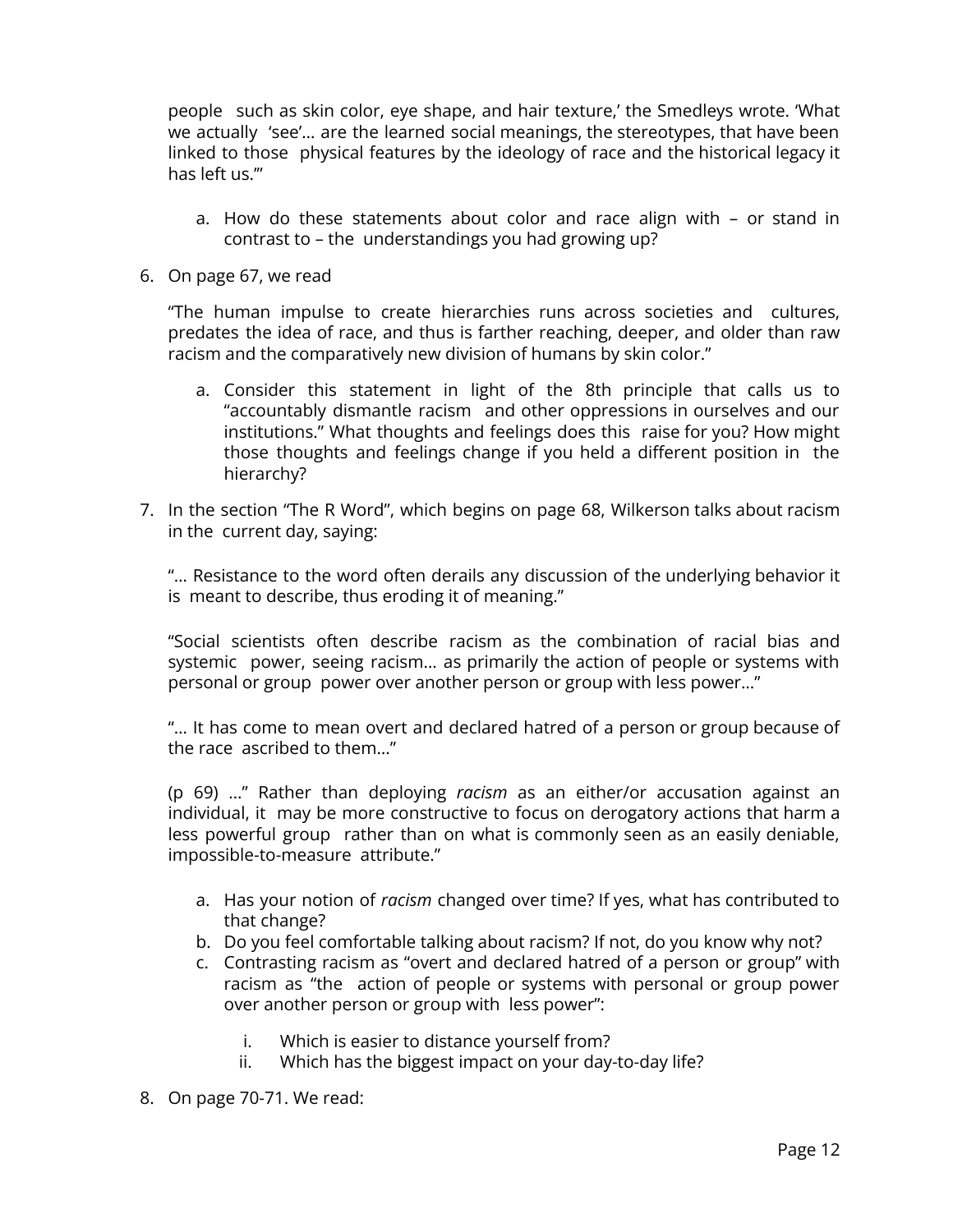"Caste *is* structure. Caste is ranking. Caste is the boundaries that reinforce the fixed assignments based upon what people look like. Caste is a living, breathing entity. It is like a corporation that seeks to sustain itself at all costs."

"…Caste is the granting or withholding of respect, status, honor, attention, privileges, resources, benefit of the doubt, and human kindness to someone on the basis of their perceived rank or standing in the hierarchy.… Caste is insidious and therefore powerful because it is not hatred, it is not necessarily personal. It is the worn grooves of comforting routines and unthinking expectations, patterns of a social order that have been in place for so long that it looks like the natural order of things."

"Casteism is the investment in keeping the hierarchy as it is in order to maintain your own ranking, advantage, privilege, or to elevate yourself above others or keep others beneath you …"

"… many people—including those we might see as good and kind people—could be casteist, meaning invested in keeping the hierarchy as it is or content to do nothing to change it, but not racist in the classical sense, not active and openly hateful of this or that group."

"… No ethnic or racial category is immune to the messaging we all receive about the hierarchy, and thus no one escapes its consequences."

- a. As you read this section did you feel like you were gaining any new insights or frameworks for understanding events that you have experienced or witnessed?
- b. What feelings arise when you read "patterns of a social order that have been in place for so long that it looks like the natural order of things?"
- c. How do you feel about continuing this Congregational Read of Caste after this section?
- d. At this point, do you have any new ideas about what it will take to "accountably dismantle racism and other oppressions in ourselves and our institutions"?
- 9. On page 81, we read about Hitler's view of America:

"… He was pleased that the United States had 'shot down the millions of redskins to a few hundred thousand.' He saw the U.S. Immigration Restriction Act of 1924 as 'a model for his program of racial purification' … The Nazis were impressed by the American custom of lynching its subordinate caste of African-Americans, having become aware of the ritual torture and mutilations that typically accompanied them. Hitler especially marveled at the American 'knack for maintaining an air of robust innocence in the wake of mass death.'"

a. Did your history classes teach you that the Nazis looked to the United States as a model for the human classification system they were building?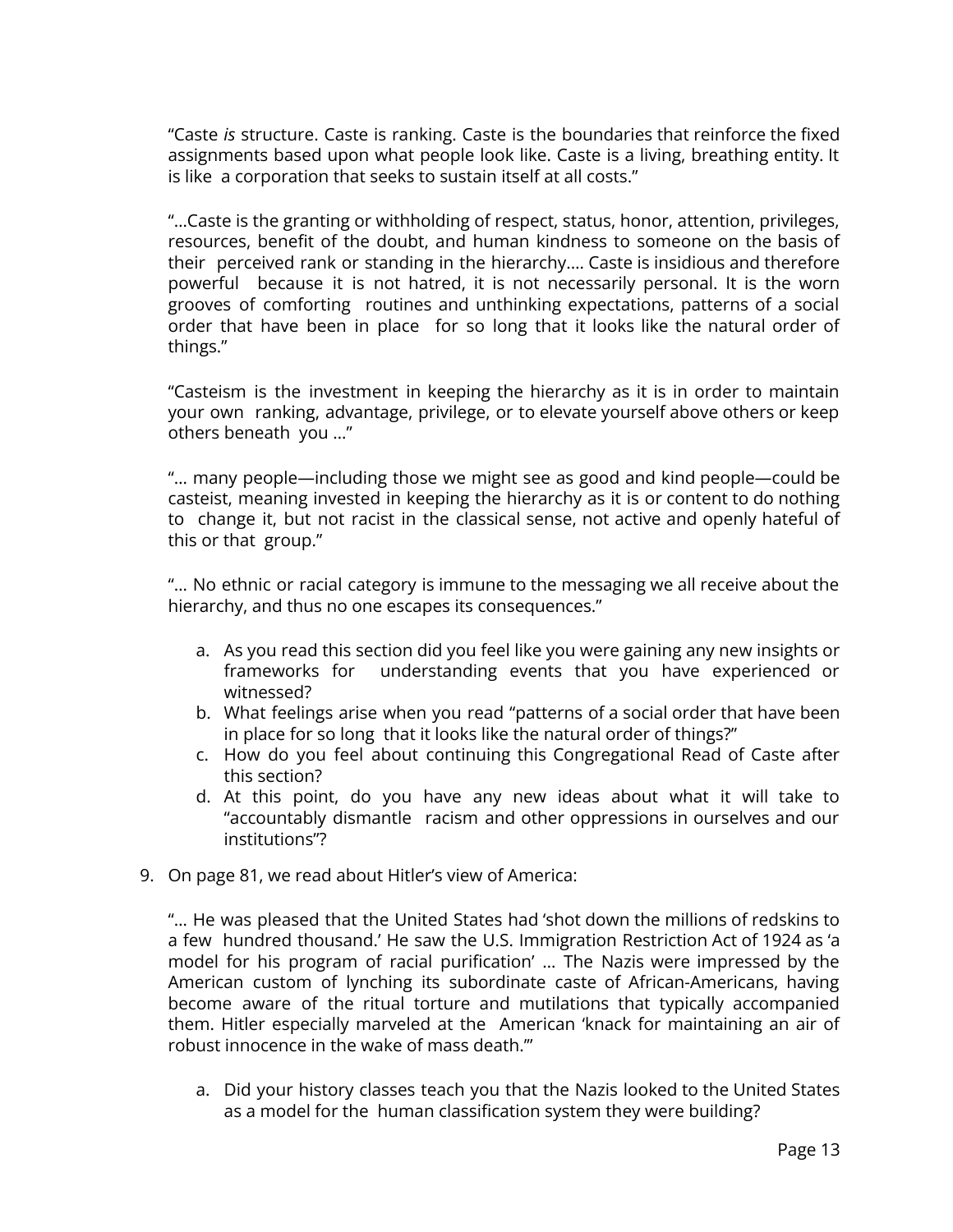- b. As an American, how did Chapter 8 leave you feeling?
- 10. In Chapter 9, "The Evil of Silence," we read:

"They were covered in evil, and some were good parents and capable spouses, and yet they did nothing to stop the evil, which had now grown too big for one person to stop, and thus no one person was complicit, and yet everyone was complicit." (pg 89)

- a. How do our "scripts", our "containers", the "worn grooves of comforting routines" work to keep us silent?
- b. Who benefits from our silence?

#### <span id="page-13-0"></span>**Session Three - Part Three ("The Eight Pillars of Caste")**

On page 99, we read:

"These are the historic origins, the pillars upholding a belief system... It mattered little that they were misperceptions or distortions of convenience, as long as people accepted them and gained a sense of order and a means of justification for the cruelties to which they had grown accustomed, inequalities that they took to be the laws of nature."

- a. Consider the phrases "belief system" and "laws of nature"; what does each bring to mind for you? Can you think of an example when a "law of nature" turned out to be a "belief system?"
- b. Now consider the phrases "sense of order" and "means of justification"; what does each bring to mind for you? Can you think of an example when they were related?
- c. Think of some ways that belief systems and laws of nature can bring a sense of order.
- d. Think of some ways that rules and laws of institutions and governments can bring a sense of order.
- e. Think of times when overvaluing a sense of order caused harm.

#### Pillar Number One: Divine Will and the Laws of Nature

On page 104, we read:

"The United States and India would become, respectively, the oldest and the largest democracies in human history, both built on caste systems undergirded by their reading of the sacred texts of their respective cultures."

"These tenets, as interpreted by those who put themselves on high, would become the divine and spiritual foundation for the belief in a human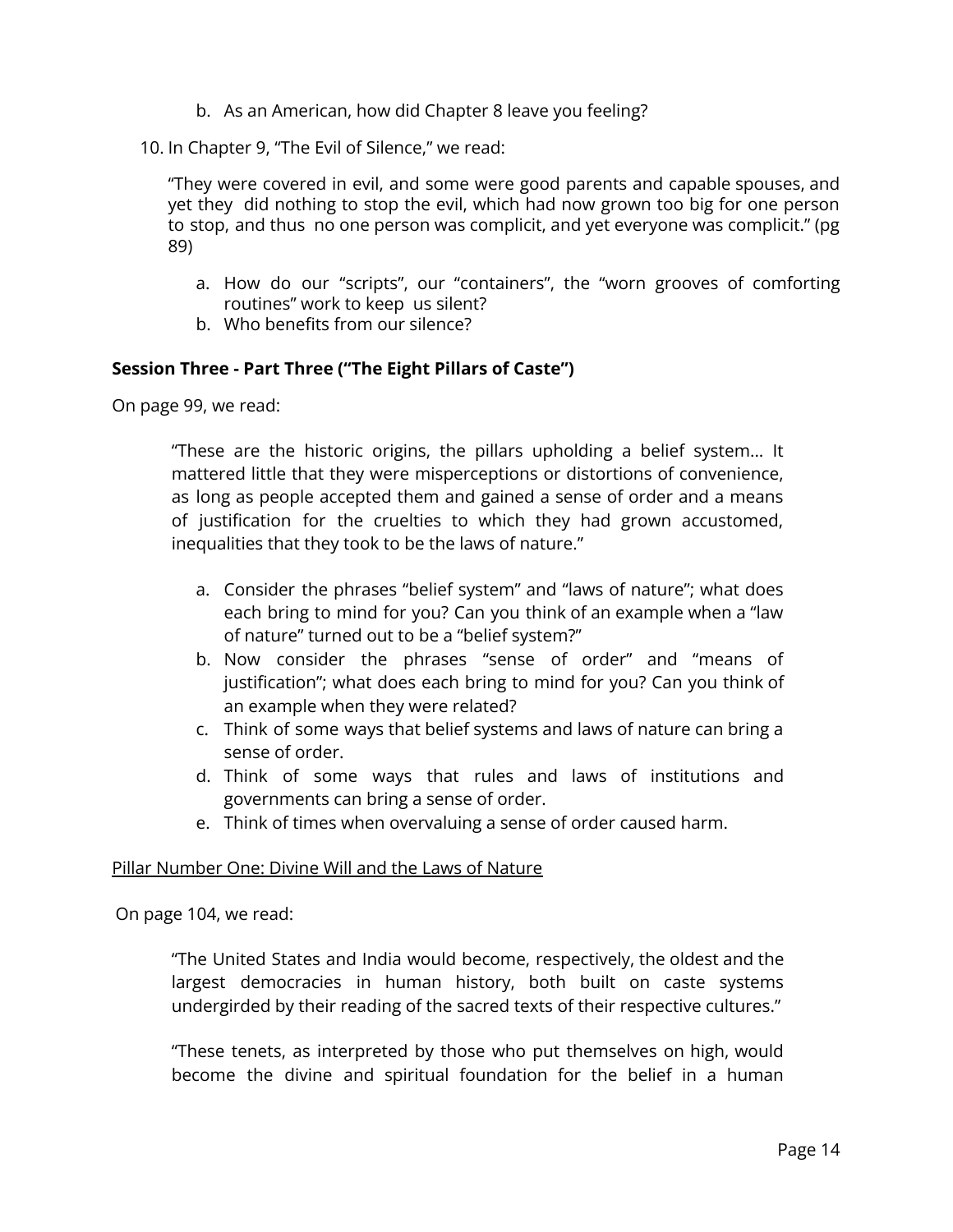pyramid willed by God, a Great Chain of Being, that the founders would further sculpt in the centuries to follow, as circumstances required."

- a. Were you surprised to read that the "oldest and the largest democracies in human history" are "both built on caste systems"? What are your thoughts on why this may be the case?
- b. Consider the words "who put themselves on high" and "as circumstances required" and see if you notice any examples of this behavior and justification in the world this week.

#### Pillar Number Two: Heritability

On page 105, the author says:

"To work, each caste society relied on clear lines of demarcation in which everyone was ascribed a rank at birth…"

On page 106:

"It is the fixed nature of caste that distinguishes it from class, a term to which it is often compared. Class is an altogether separate measure of one's standing in society. If you can act your way out of it, then it is class, not caste."

- a. According to the author, both caste and class impose rankings on people. Have you previously thought of caste and class as separate rankings? What contributed to your perception?
- b. As you think about dismantling racism and other oppressions, what will need to change to dismantle caste rankings? class rankings?

#### Pillar Number Three: Endogamy and the Control of Marriage and Mating

On page 112:

"...endogamy laws had the effect of controlled breeding, of curating the population of the United States. This form of social engineering served to maintain the superficial differences upon which the hierarchy was based, "race" ultimately becoming the result of who was officially allowed to procreate with whom. Endogamy ensures the very difference that a caste system relies on to justify inequality."

"...The protocol was strictly enforced against lower-caste men and upper-caste women, while upper-caste men, the people who wrote the laws, kept full and flagrant access to lower-caste women, whatever their age or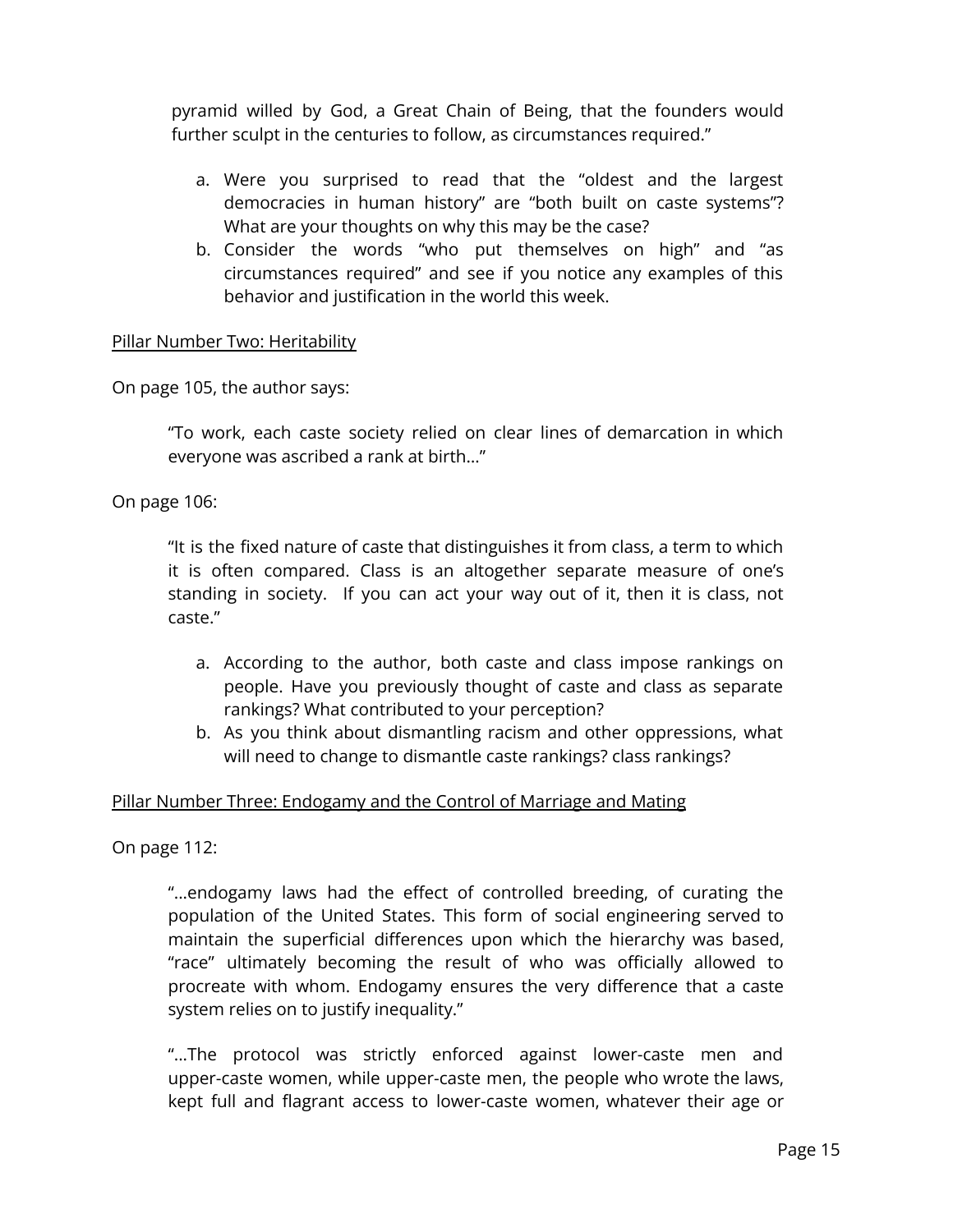marital status. In this way, the dominant gender of the dominant caste, in addition to controlling the livelihood and life chances of everyone beneath them, eliminated the competition for its own women and in fact for all women."

- a. From these excerpts, and from the section as a whole, how does the legacy of endogamy laws remain with us today?
- b. Can you think of any more recent laws or practices that continue to keep the castes separate in terms of marriage and mating?

#### Pillar Number Four: Purity versus Pollution

#### On page 125:

"By extending the dream of domination over the land and all others in it to anyone who could meet the definition of white, the American caste system became an all-or-nothing gambit for the top rung."

#### On page 127:

"No matter which route a borderline applicant took to gain acceptance, the caste system shape-shifted to keep the upper caste pure by its own terms. What a thin, frayed thread held the illusions together."

#### On page 129:

"The burden fell on those in the lowest caste to adjust themselves for the convenience of the dominant caste whenever in contact with white people."

#### On page 130:

"And the daughter's tears brought the mother to tears over the manufactured terror she had allowed to consume her and over the box that she realized in that moment had imprisoned her for all of her life."

- a. What are some ways that the "dream of domination" and the "route to gain acceptance" are promoted today?
- b. Were any of your feelings about laws and justice through the courts affected as you read about the various rulings regarding whiteness and citizenship in this section?
- c. How did it make you feel to read "the caste system shape-shifted to keep the upper caste pure by its own terms"?
- d. Sit with the 8th principle words "journeying toward spiritual wholeness by working to build a diverse multicultural Beloved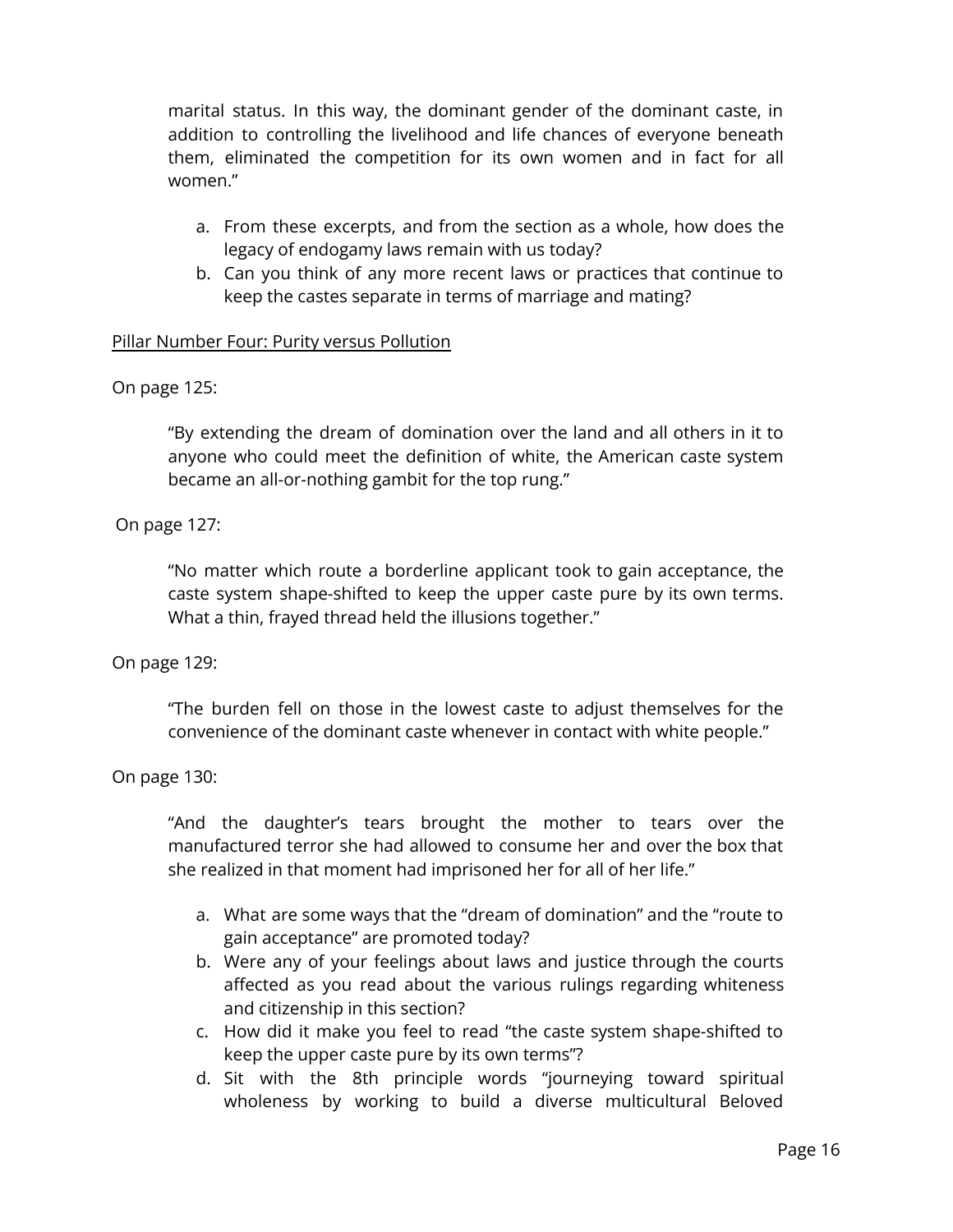Community" and the phrases in this section "the burden fell on those in the lowest caste", "for the convenience of the dominate caste", "manufactured terror", "box ... that had imprisoned", and "frayed thread that held the illusions together." What comes to mind for you?

#### Pillar Number Five: Occupational Hierarchy: The Jatis and the Mudsill

On page 132:

"... he defined the fifth pillar of caste, the division of labor based on one's place in the hierarchy. Therein, he identified the economic purpose of a hierarchy to begin with, that is, to ensure that the tasks necessary for a society to function get handled whether or not people wish to do them…"

On page 135:

"The historic association between menial labor and blackness served to further entrap black people in a circle of subservience in the American mind. They were punished for being in the condition that they were forced to endure. And the image of servitude shadowed them into freedom."

On page 136:

"Making enslaved people perform on command also reinforced their subjugation. They were made to sing despite their exhaustion or the agonies from a recent flogging or risk further punishment. Forced good cheer became a weapon of submission to assuage the guilt of the dominant caste and further humiliate the enslaved. If they were in chains and happy, how could anyone say that they were being mistreated?"

- a. This section provides some historical context for the ways in which Blacks in the US were forced into certain occupations by the dominant caste. In today's society, who handles the necessary tasks that no one wants to do and why might that be the case?
- b. Consider the description of "forced good cheer" and whether you had considered it in the terms presented in this section before.
	- i. After reading the description, does it cause you to view any movies/books/advertising differently?
	- ii. Does it cause you to consider the societal expectation that Black people not get angry in a different light?

Pillar Number Six: Dehumanization and Stigma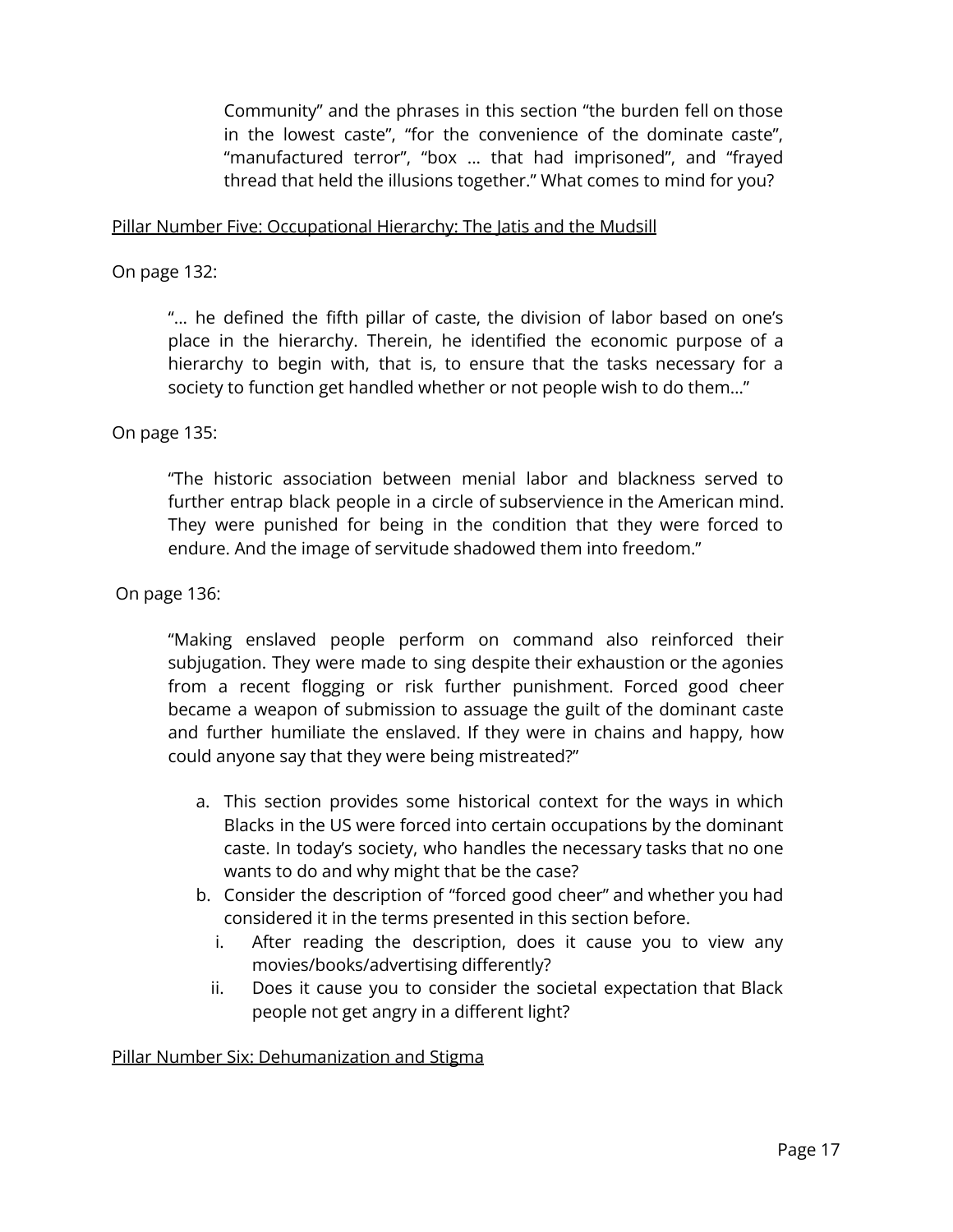On pages 141-142:

"Dehumanization is a standard component in the manufacture of an out-group against which to pit an in-group, and it is a monumental task. It is a war against truth, against what the eye can see and what the heart could feel if allowed to do so on its own."

"Dehumanize the group, and you have completed the work of dehumanizing any single person within it. ... Dehumanization distances not only the out-group from the in-group, but those in the in-group from their own humanity. A caste system relies on dehumanization to lock the marginalized outside the norms of humanity so that any action against them is seen as reasonable."

"... Individuality, after all, is a luxury afforded the dominant caste. Individuality is the first distinction lost to the stigmatized."

On page 144:

"...Whatever was considered a natural human reaction was disallowed for the subordinate caste. During the era of enslavement, they were forbidden to cry as their children were carried off, forced to sing as a wife or husband was sold away..."

"... They were punished for being the humans that they could not help but be."

On page 146:

"In Virginia, there were seventy-one offenses that carried the death penalty for the enslaved people but only imprisonment when committed by whites... A black father in Georgia could 'be flogged for teaching his own child' to read."

- a. While many events in this section occurred prior to our birth, what are some examples of dehumanization of groups that occur today?
- b. What are some examples of natural human reactions that are disallowed today? Why are they disallowed?
- c. What inequities can black people face today in terms of laws and access to education?

#### Pillar Number Seven: Terror as Enforcement, Cruelty as a Means of Control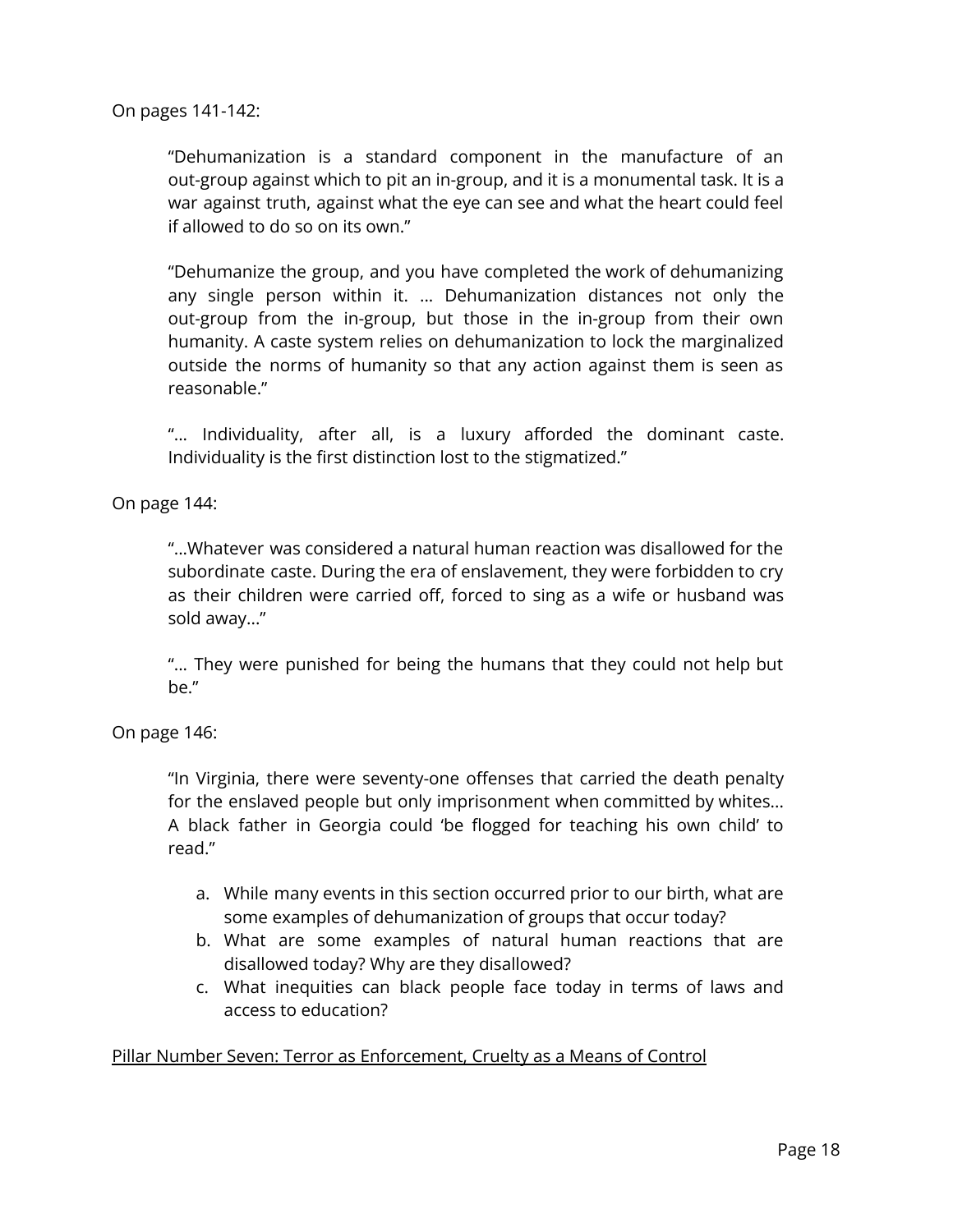On page 151:

"The only way to keep an entire group of sentient beings in an artificially fixed place, beneath all others and beneath their own talents, is with violence and terror, psychological and physical, to preempt resistance before it can be imagined. Evil asks little of the dominant caste other than to sit back and do nothing. All that is needed from bystanders is their silent complicity in the evil committed on their behalf, though a caste system will protect, and perhaps even reward, those who deign to join in the terror."

- a. While most of the US examples in this section are from the days of slavery and Jim Crow, can you draw any parallels to the violence and terror of those times with events in your own lifetime?
- b. What choices do you have access to that give you the option of remaining silent?
- c. What might you lose by speaking up?

#### Pillar Number Eight: Inherent Superiority versus Inherent Inferiority

On page 164:

"'The human meaning of caste for those who live it is power and vulnerability, privilege and oppression, honor and denigration, plenty and want, reward and deprivation, security and anxiety,' wrote the preeminent American scholar of caste, Gerald Berreman. 'A description of caste which fails to convey this is a travesty.'"

a. Reflect on the UU 1st principle "The inherent worth and dignity of every person" and pillar number eight's dichotomy of "inherent superiority versus inherent inferiority". Which message comes across the strongest in our daily lives?

#### <span id="page-18-0"></span>**Session Four - Part Four (Chapters 10-18)**

1. On p, 175, Wilkerson tells us about her encounter with a man who had emigrated from India to the UK. He asks, if the US has a caste system, which caste is she?

She writes: "That is the question that many Indians ask, in one form or another, upon meeting a fellow Indian. It is a line of inquiry that those in the lowest caste know is coming and that they dread."

And: "I had not expected this question. Nobody had ever asked me before. How could he not know? Was he merely being polite?"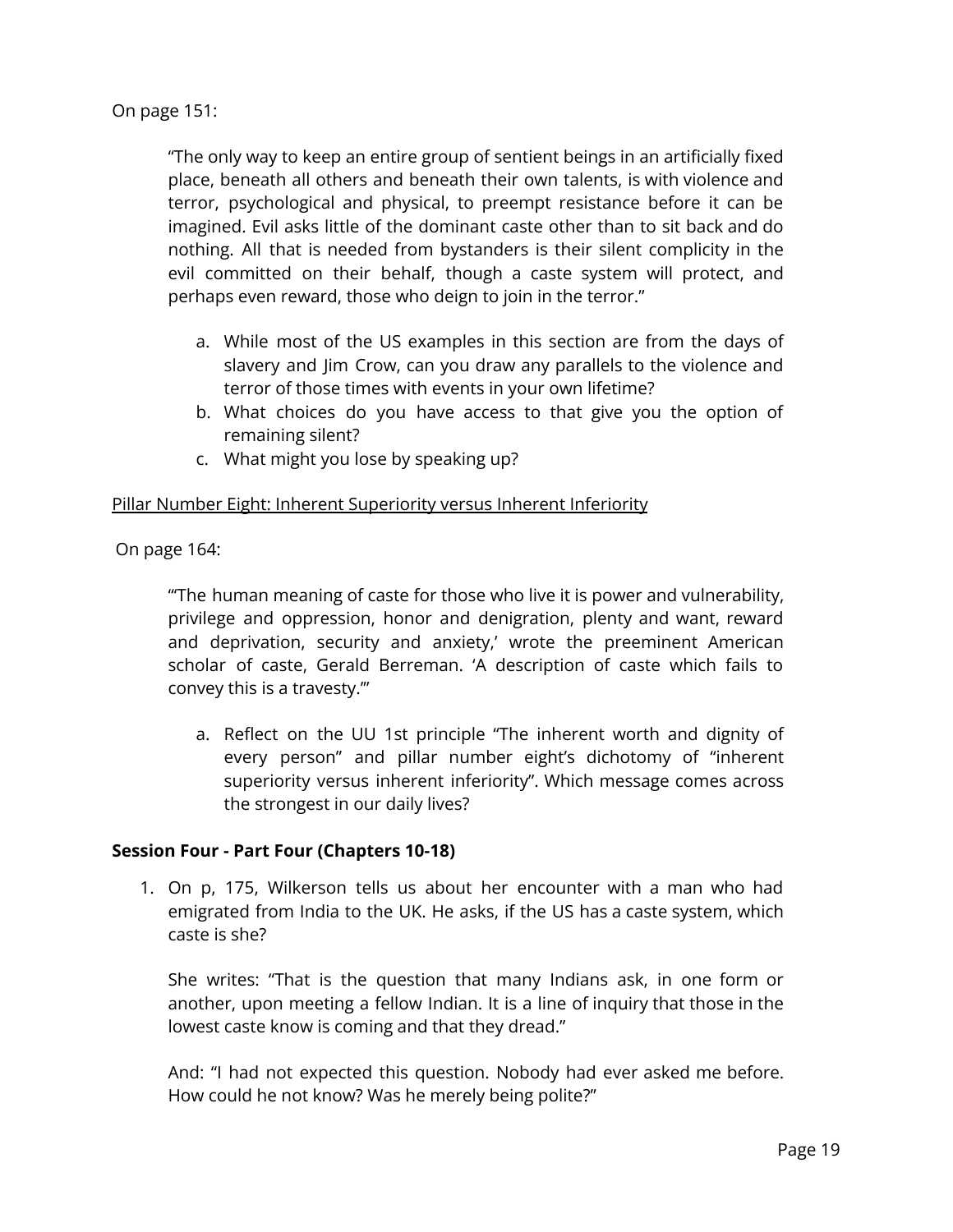- a. Wilkerson assumes that caste is obvious to all Americans. Do you agree?
- b. In what ways might having unspoken caste assumptions make it harder or easier to shift public attitudes than it would be if caste were something we spoke about more readily, in the way Wilkerson suggests that one does in India?
- 2. In Chapter 11, Wilkerson discusses the recent and well-publicized increase in death rates for middle-aged white Americans. Many of these "deaths of despair" have been attributed to the opioid crisis.
	- a. What would media coverage of the crack and opioid epidemics have looked like in a truly equitable society?
	- b. How might our systems of criminal justice and mental health have evolved differently without caste?
- 3. In Chapter 11, Wilkerson quotes the mid-20th century sociologist Gunnar Myrdal as claiming that working class whites need caste more than the upper white classes.
	- a. Is this a fair assessment?
	- b. Wilkerson has been criticized for implicit (or maybe explicit!) classism in this book. Is this a fair assessment? If so, how would you re-shape her argument? You may wish to consider the story of the West Highland terrier (Chapter 13) in your response.
- 4. In Chapter 12, Wilkerson is critical of Western response to the 2013-2014 Ebola outbreak in Europe. In the current pandemic, African nations are generally faring much better than Western nations. How might caste play a role in the poor response of the US and most of Europe to the global pandemic?
- 5. On Page 221, the author states, "When you are raised and born to a subordinated caste …and African-American…you are keenly aware of the burden you carry and you know that working twice as hard is a given. But most important, you know there will be no latitude for a misstep, so you must try to be virtually perfect at all times"
	- a. How did this statement sound to you?
	- b. Can you think of times when you have made assumptions about other human beings based upon what they look like?
	- c. What happened as a result of your assumptions?
- 6. On Page 234 "…the requirements of a hierarchy is that the lowest caste must remain the scapegoat, on the bottom, the culture works to keep it that way by playing up the stereotypes that affirm their lowliness and minimizing indications to the contrary."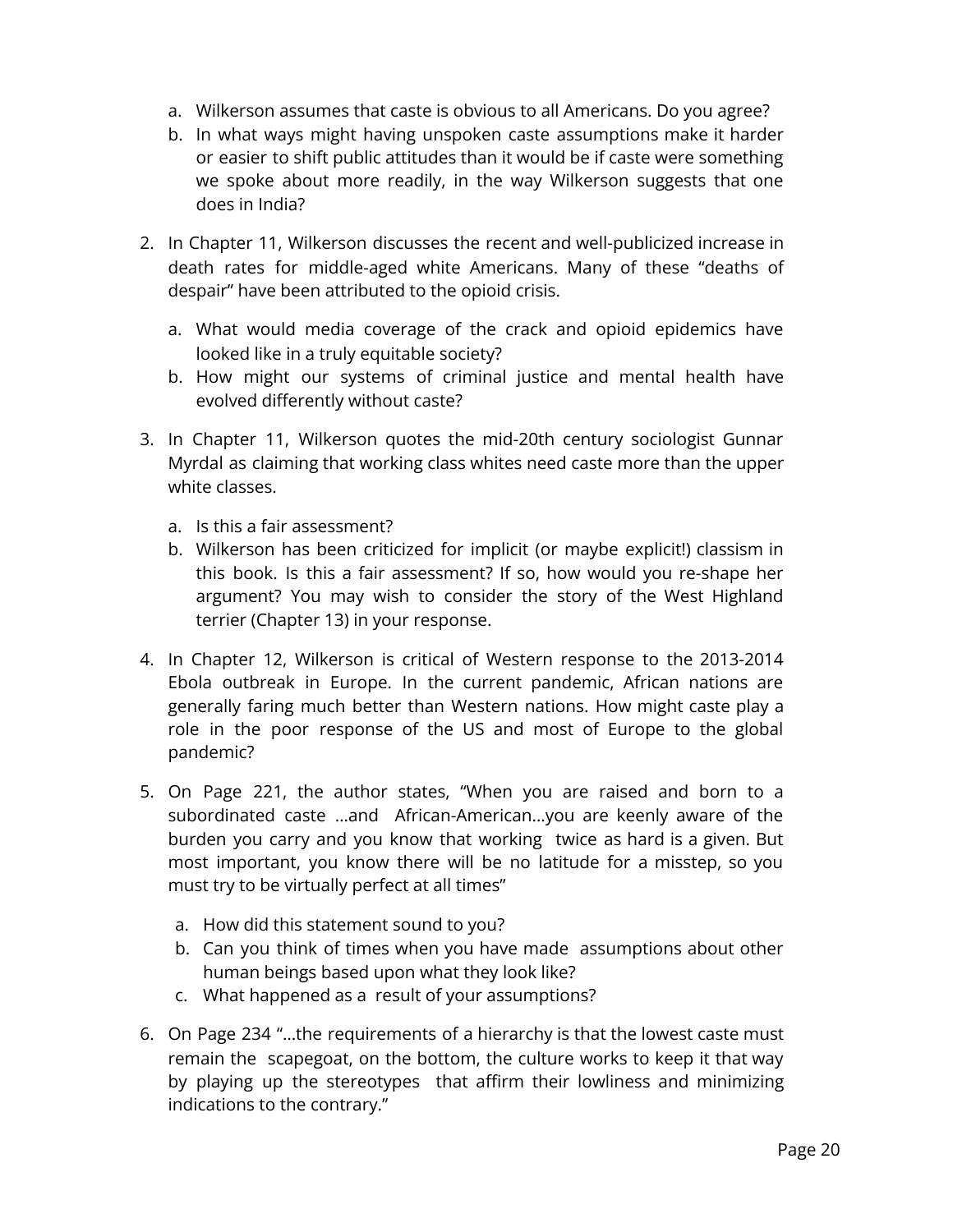- a. How has your perception of America's inner cities been formed and in what ways can you see how the news media is portraying African-Americans today who live in the inner cities? Cite some examples.
- 7. On page 243 "…Caught in a system that grants them little true power or authority, they may bend to the will of caste and put down their own if they wish to rise or to be accepted or merely survive in the hierarchy. … of the few officers who have been prosecuted for police brutality in recent high-profile cases, a notable number of them were men of color…"
	- a. What type of understanding, if any, have you gained from the concepts that the author is conveying in this chapter as it pertains to individuals who are caught in the caste system?
- 8. On Page 251 "…Davis and Gardners determined that caste was 'the fundamental division' in the Jim Crow Town they studied, built on economic interdependence, in which 'caste system and the economic system reinforce each other.'"
	- a. What ways today do the caste system and economic system reinforce each other?
	- b. What is the role that our political system plays in this?
- 9. On Page 260 the author states, "Under the spell of caste, the majors, like society itself, were willing to forgo their own advancement and glory, and resulting profits, if these came at the hands of someone seen as subordinate."
	- a. When you read this statement what meaning do you gain from it?
	- b. What other examples can you name where the caste system has not permitted advancement?

#### <span id="page-20-0"></span>**Session Five - Part Five (Chapters 19-24)**

In Chapter 19, "The Euphoria of Hate," Wilkerson recounts the parade upon Hitler's return to Berlin after the Germans seized Paris and wonders if the German people knew the carnage they were celebrating. Yes, they had seen the news reels, had seen their Jewish friends and neighbors taken away, and were still smiling and happy. On page 266 we read:

"Everything that happened to the Jews in Europe, to African-Americans during the lynching terrors of Jim Crow, to Native Americans as their land was plundered and their numbers decimated, to Dalites considered so low that their very shadow polluted those deemed above them—happened because a big enough majority had been persuaded and had been open to being persuaded, centuries ago or in the recent past, that these groups were ordained by God as beneath them, subhuman,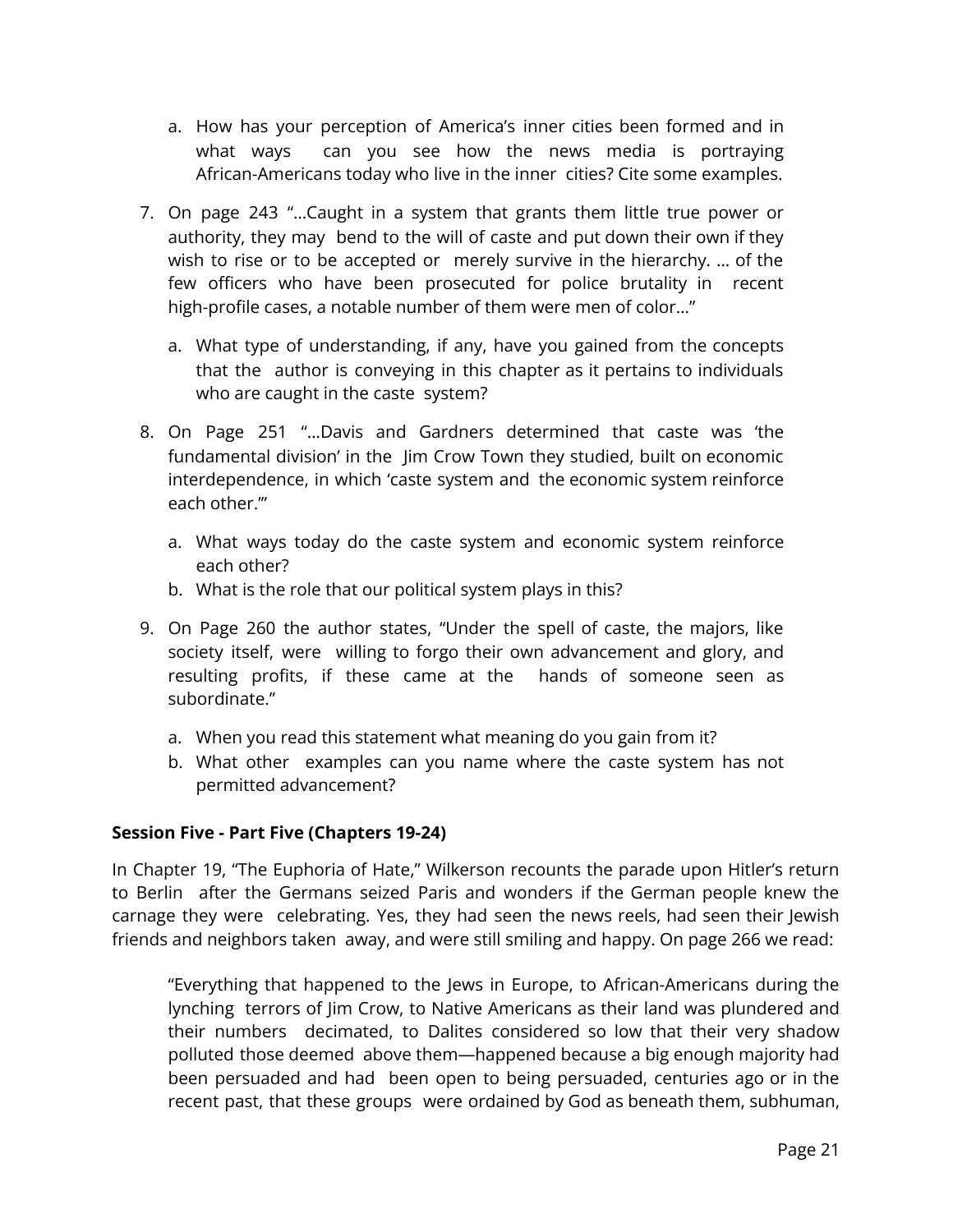deserving of their fate. Those gathered on that day in Berlin were neither good nor bad. They were human, insecure and susceptible to the propaganda that gave them an identity to believe in, to feel chosen and important."

- 1. Consider the different times in history highlighted in this excerpt and imagine yourself in various roles during those periods.
	- a. What are some factors that may have positioned you in one role or another?
	- b. As you imagine yourself in the various roles, how does it make you feel?
	- c. What might cause you to break from your expected role?
	- d. What price might you pay for breaking from your expected role?
	- e. Thinking of the caste system and what we have read so far, how does it inhibit people from freely choosing their roles?
- 2. In the excerpt above, the author talks about the message accepted by a big enough majority that some groups "were ordained by God as beneath them… deserving of their fate". What are some secular messages in today's society that justify the elevation of some groups above others?

On page 207, Wilkerson ends Chapter 19 saying:

"… the enemy, the threat, is not one man, it is us, all of us, lurking in humanity itself."

Through the UU 1st principle we covenant to affirm and promote the inherent worth and dignity of every person. In her Reflection<sup>3</sup> on the First Principle, Rev. Dr. Rebecca Ann Parker, says:

"Reverence and respect for human nature is at the core of Unitarian Universalist (UU) faith. We believe that all the dimensions of our being carry the potential to do good. We celebrate the gifts of being human: our intelligence and capacity for observation and reason, our senses and ability to appreciate beauty, our creativity, our feelings and emotions. We cherish our bodies as well as our souls. We can use our gifts to offer love, to work for justice, to heal injury, to create pleasure for ourselves and others."

- 3. Consider the statements from Wilkerson and Parker quoted above and notice your reactions to them. Reflect on the idea of "both/and" rather than "either/or" as you think about these statements.
	- a. What are some ways the 1st Principle can guide us in our response to inequities perpetuated by systems of hierarchy?
	- b. What are some ways that our UU culture can lead us to create our own systems of hierarchy?

<sup>3</sup> www.uua.org/beliefs/what-we believe/principles/1st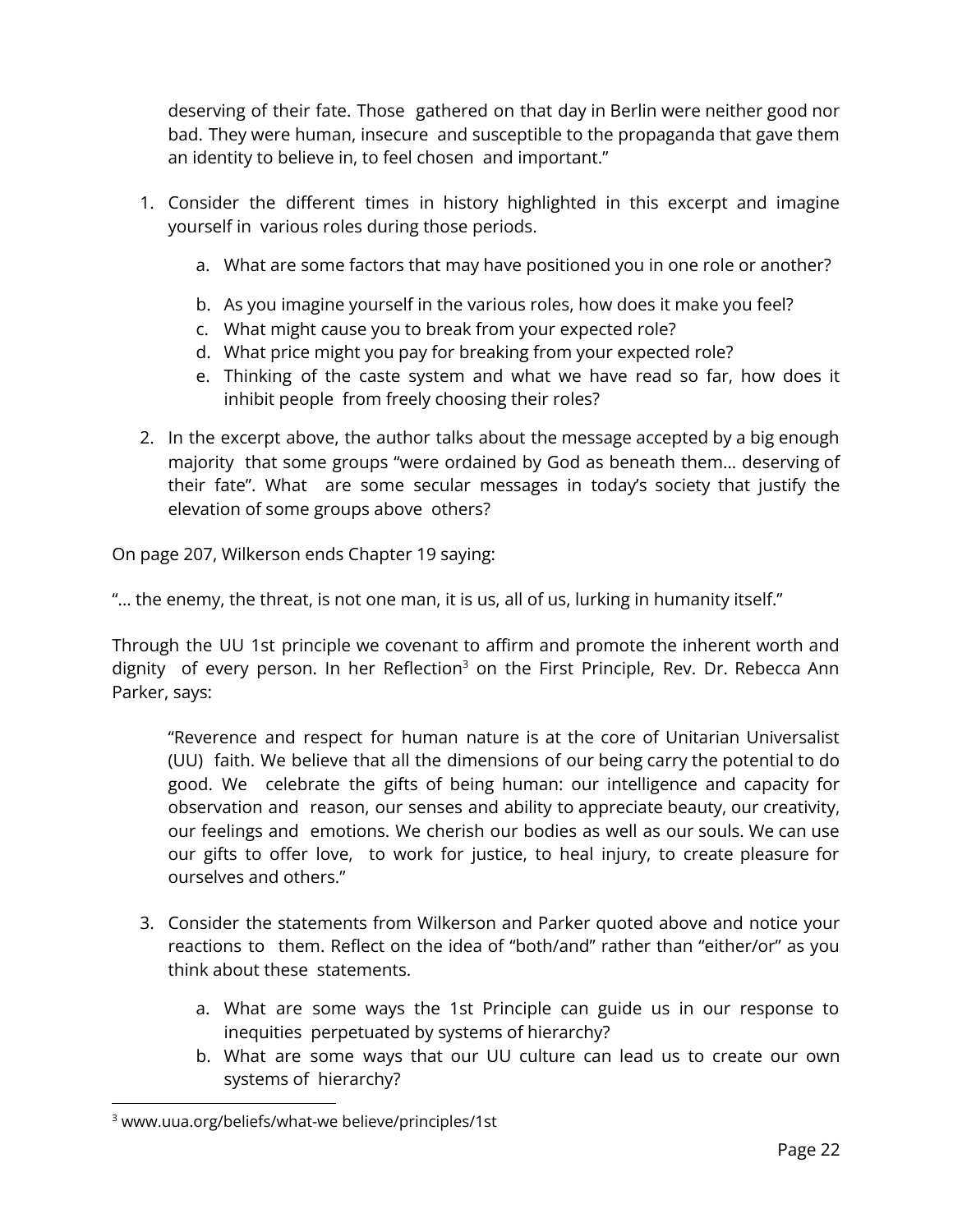- 4. Reflect on and discuss some of the tensions between aspirational values and the desire to feel secure, chosen, and important.
	- a. What factors increase or decrease these tensions?

Chapter 20 begins:

"Through no fault of any individual born to it, a caste system centers the dominant caste as the sun around which all other castes revolve and defines it as the default-setting standard of normalcy, … "

and on page 275 we read:

"It evoked a convention of the American caste system that often places the word of the dominant-caste person above the word of a subordinate-caste person even in matters that the subordinated person would be more likely to know about."

- 5. Think of an article, TV show, or news item that involved people from different castes.
	- a. Whose perspective was presented as central?
	- b. Whose perspective was presented as knowledgeable?
	- c. Imagine re-casting the story so that another perspective was presented as central / knowledgeable. Discuss how this would change your reaction to the story.
- 6. Consider and discuss instances where you have noticed an upper-caste person interrupting or questioning the perspective of a lower-caste person.
	- a. What societal factors might consciously or unconsciously influence the intent and the impact of such interactions?
	- b. What might you do if you notice yourself in one of these caste roles?
	- c. What might you do if you notice others in these caste roles?
- 7. After reading this chapter, reflect on whether you have any new insights into why Blacks may seek Black-only spaces, such as Black Lives of UU.

In Chapter 22, "The Stockholm Syndrome and the Survival of the Subordinate Caste," we read on page 283:

"Though the syndrome has no universally accepted definition or diagnosis, it is generally seen as a phenomenon of people bonding with those who abuse or hold them hostage. … It is regarded as a survival mechanism in which people must become attuned to the people with power over them and learn to adjust themselves to their expectations to please them."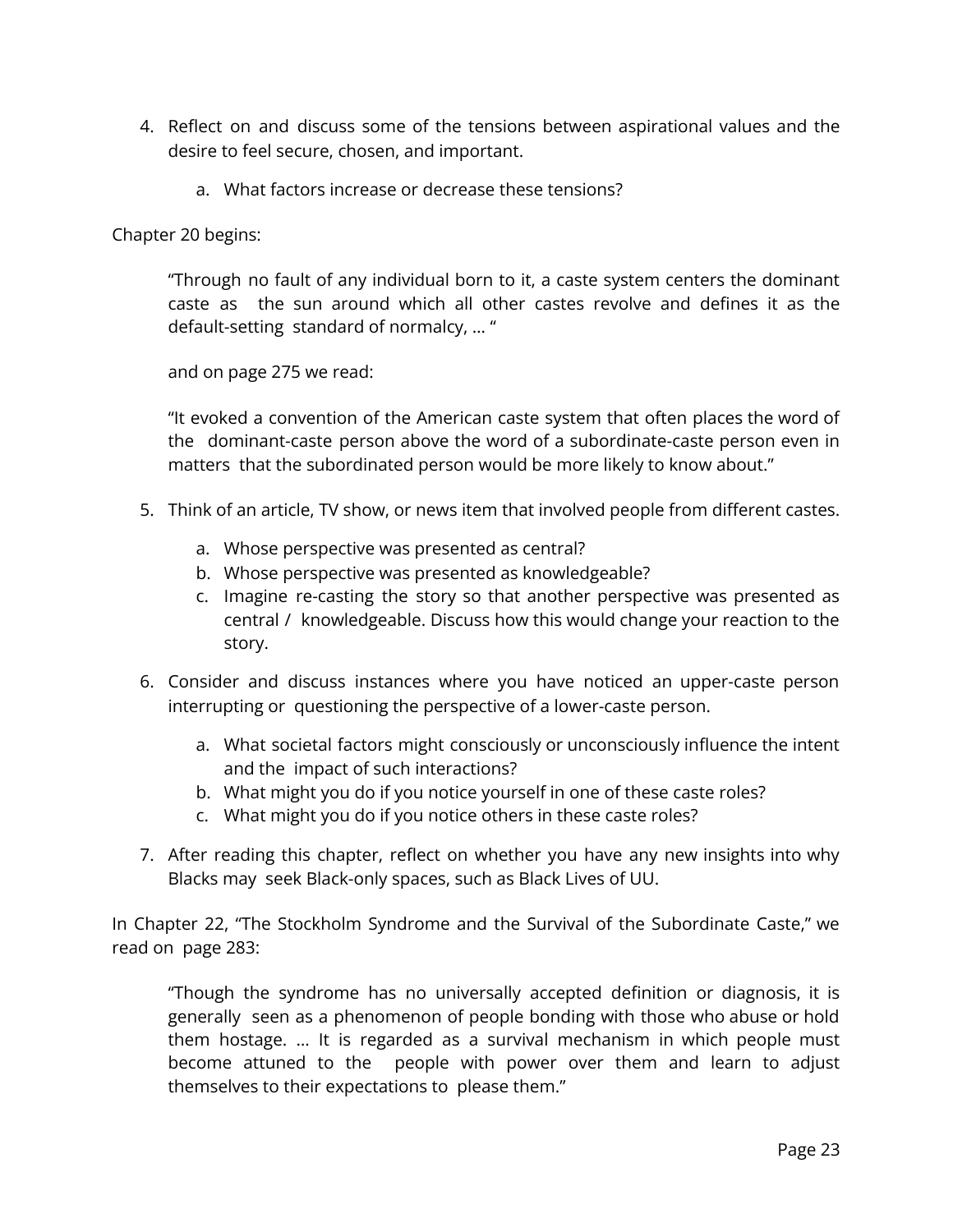Wilkerson writes about the case of a dominant-caste judge who sentenced a black man to 10 days in jail for being late to jury duty, attributing the judge's action to "the one-way expectation of empathy from the powerless toward the empowered." On page 285 we read:

"'This expectation feels fueled by a perverse need to see harmed people demonstrate nobility,' the poet Hanif Abdurraqib wrote in Pacific Standard, 'because that's how we can believe the myths that political suffering builds character, and that righteousness rather than power will inevitably triumph.'"

On page 290, we read:

"Caste is more than a rank, it is a state of mind that holds everyone captive, the dominant imprisoned in an illusion of their own entitlement, the subordinate trapped in the purgatory of someone else's definition of who they are and who they should be."

Examples throughout this chapter show how certain behaviors and roles are expected based on caste. These expectations can hide truths, as in the case of the white women who adopted, abused, and eventually killed six black children and themselves. These expectations can prompt forgiveness in exchange for survival. These expectations can make people feel unworthy of taking up peoples' time.

- 8. Reflect on times in your own life when you have felt the need to be attuned to and deferential toward – people with more power than you. How did this make you feel?
- 9. What were some cases over the past few years when harmed people demonstrated exceptional nobility? How did you feel about them?
- 10. What were some cases of the past few years when harmed people stood up and spoke out against the harm? How did you feel about them?
- 11. Reflect on what in your own life story may have influenced your feelings in these cases. Has reading and discussing "Caste'' given you any new insights regarding what you notice and how you feel?

In Chapter 23, "Shock Troops on the Borders of Hierarchy," Wilkerson says (p. 292)

"… historically, caste trumps class" and (p. 293) "… people who were lowest caste but who had managed somehow to rise above their station have been the shock troops on the front lines of hierarchy." She shares stories – most from recent history and many from her own life – of the indignities that upper-class Blacks have been subjected to.

12. Which, if any, of these stories surprised you?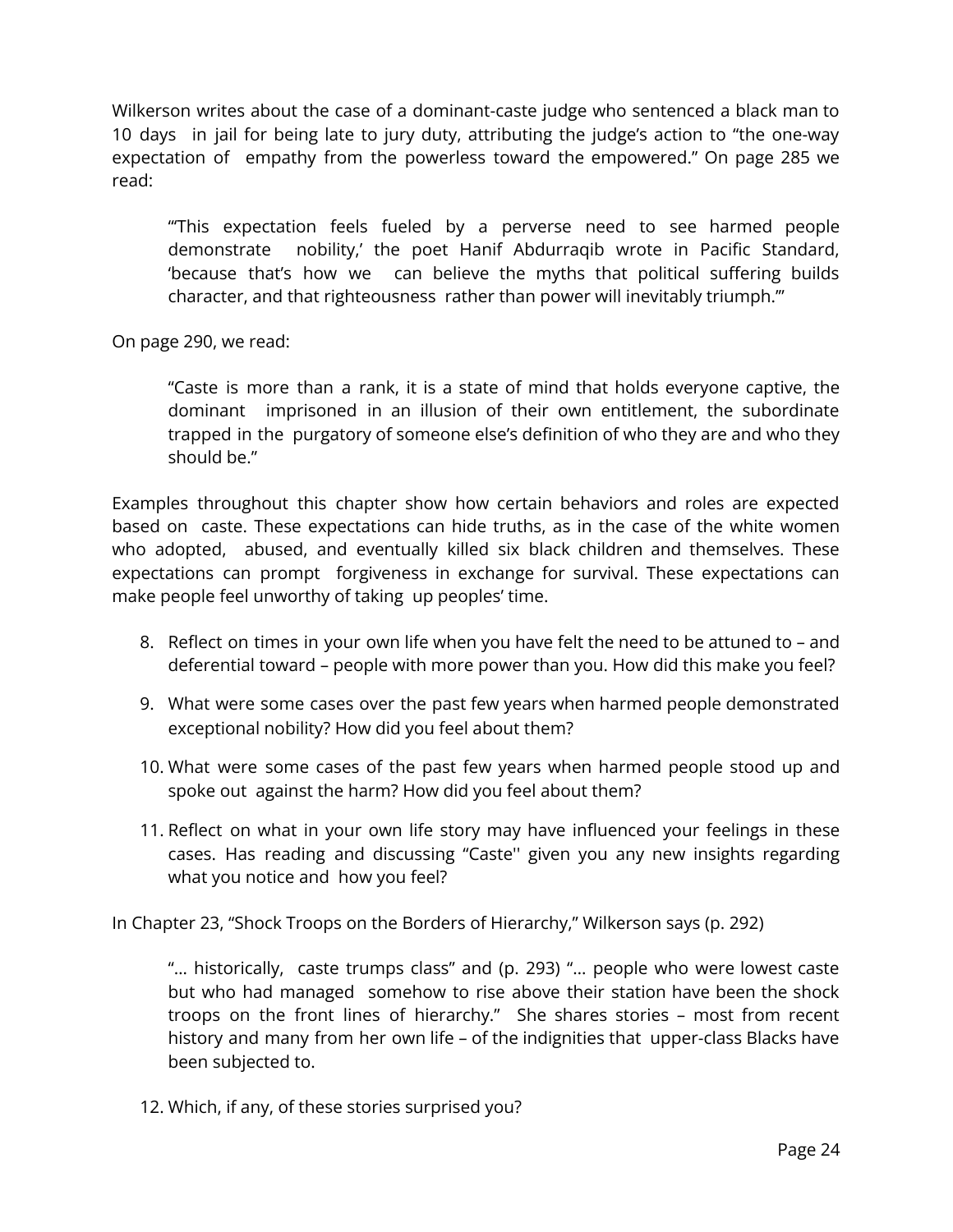- 13. If you had been present when any of these incidents took place, do you think you would have noticed the mistreatment as it took place?
- 14. Discuss different ways you might respond if you witness similar transgressions in the future. Discuss how some responses may maintain or reinforce traditional caste hierarchies. Discuss how some well-intentioned responses might have negative consequences.

In Chapter 24, "Cortisol, Telomeres, and the Lethality of Caste," we learn about the effects of the caste hierarchy on a variety of health indicators.

- 15. Were you surprised by any of the findings presented in this chapter?
- 16. What are some of the changes in ourselves and our institutions that will need to occur to address the health disparities highlighted in this chapter?

#### <span id="page-24-0"></span>**Session Six - Part Six (Chapters 25-29)**

- 1. At the beginning of Chapter 26, Wilkerson describes a conversation she had with journalist Gwen Ifill in late 2015 about the real possibility that Donald Trump would win the 2016 presidential election. Most political commentators and most of us initially dismissed this notion.
	- a. Knowing what you know now, what do you think Ifill and Wilkerson saw that so many others failed to see?
	- b. Provide examples of ways in which our political commentary underestimates the role of racism and caste in the rise and persistence of Trumpism.
- 2. On p. 326, Wilkerson writes,

"The Republican reverence for its base of white evangelicals stands in stark contrast to the indifference often shown the Democratic base of African-Americans, who are devalued for a host of reasons, among them their suppressed state at the bottom of the social hierarchy."

- a. Sit with that description for a moment.
- b. Provide examples of Democratic failure to take the agenda of African-Americans seriously, from both moderate Democrats and the Left.
- c. What would it look like to take that agenda seriously, both locally and nationally?
- 3. In Chapter 27, Wilkerson observes that, although the Confederacy lost the Civil War, it "would win the all-important peace" in the succeeding decades.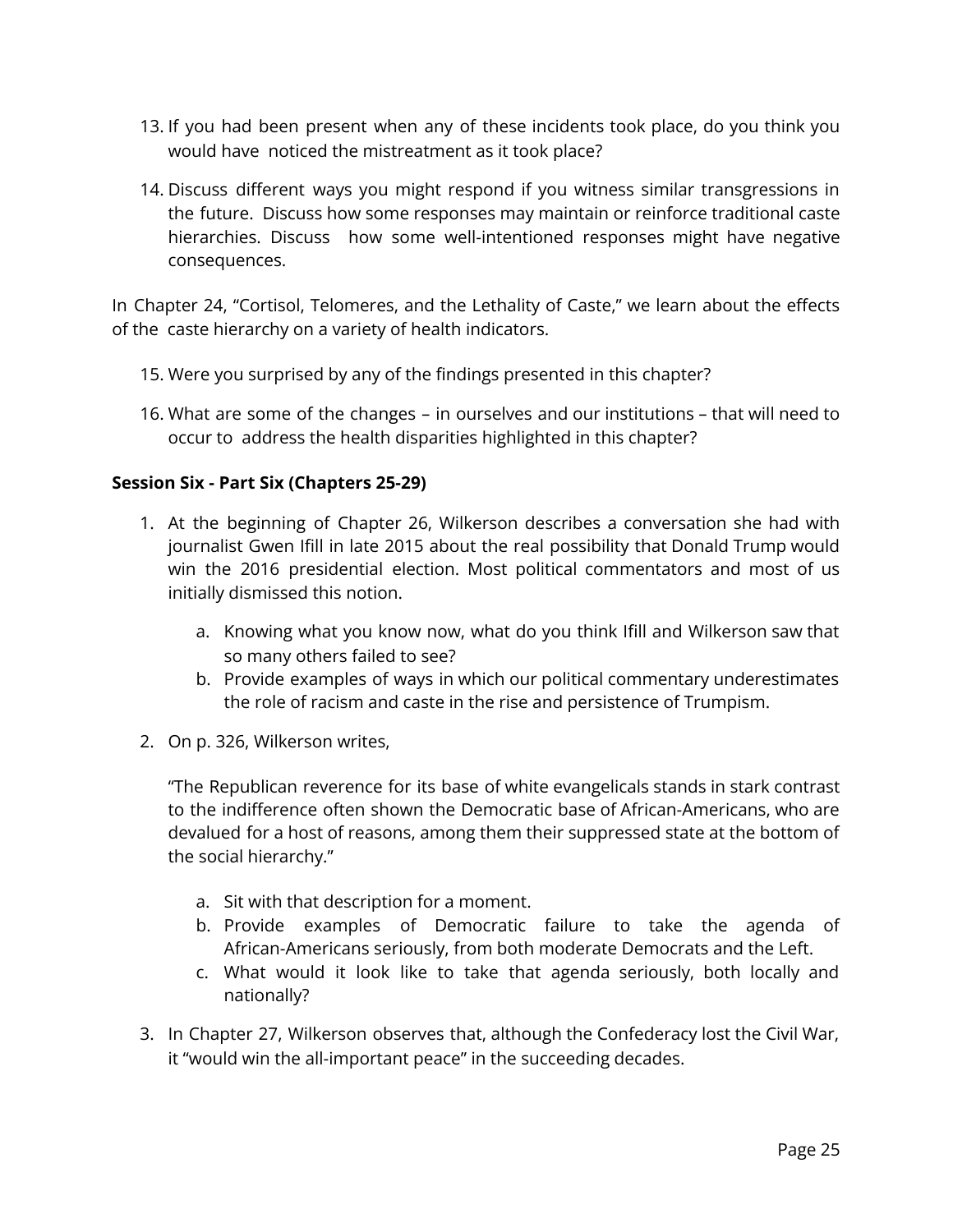- a. In what way have Lost Cause tropes and mythology become pervasive in our culture, not just within the South, but more generally in American culture?
- b. How do the successes of the Lost Cause myth perpetuate white supremacy?
- c. What can we do to counter these effects?
- 4. At the end of Chapter 27, Wilkerson quotes German students explaining whether or not they felt guilt for the Holocaust:

"Yes, we are Germans and Germans perpetrated this... it wasn't just Germans, it is the older Germans who were here and who should feel guilt. We were not here. But we do feel that, as the younger generation, we should acknowledge and accept the responsibility. And for the generations to come, we should be the guardians of the truth."

- a. What would it look like to have a cultural commitment by Americans of all generations, to be the guardians of the truth about slavery and Jim Crow?
- 5. What kinds of monuments do we need to reckon with our history of slavery and racial injustice? Where should they be?
- 6. At the end of Chapter 29, Wilkerson recounts a conversation in 2018 with Taylor Branch. At the end, Branch said,

"So the real question would be if people were given the chance to vote between democracy and whiteness, how many would choose whiteness?"

- a. How would you answer this question?
- b. What steps can or should every-day citizens take to tip the balance toward democracy?

#### <span id="page-25-0"></span>**Session Seven - Part 7 (Chapters 30-31 and "Epilogue")**

1. On page 362 Wilkerson writes,

"The caste system had a way of policing the behavior of everyone in its wake to keep everyone in their assigned place."

- a. After reading this book how has your understanding changed in regards to the comparison that the author points out between the caste system in India and our system of oppression in this country?
- 2. Chapter 31 describes an experience that the author had in relation to having to be vulnerable to someone else and dependent upon them for their expertise. The author eased the difficult situation by connecting with the plumber on an experience that they both could relate to.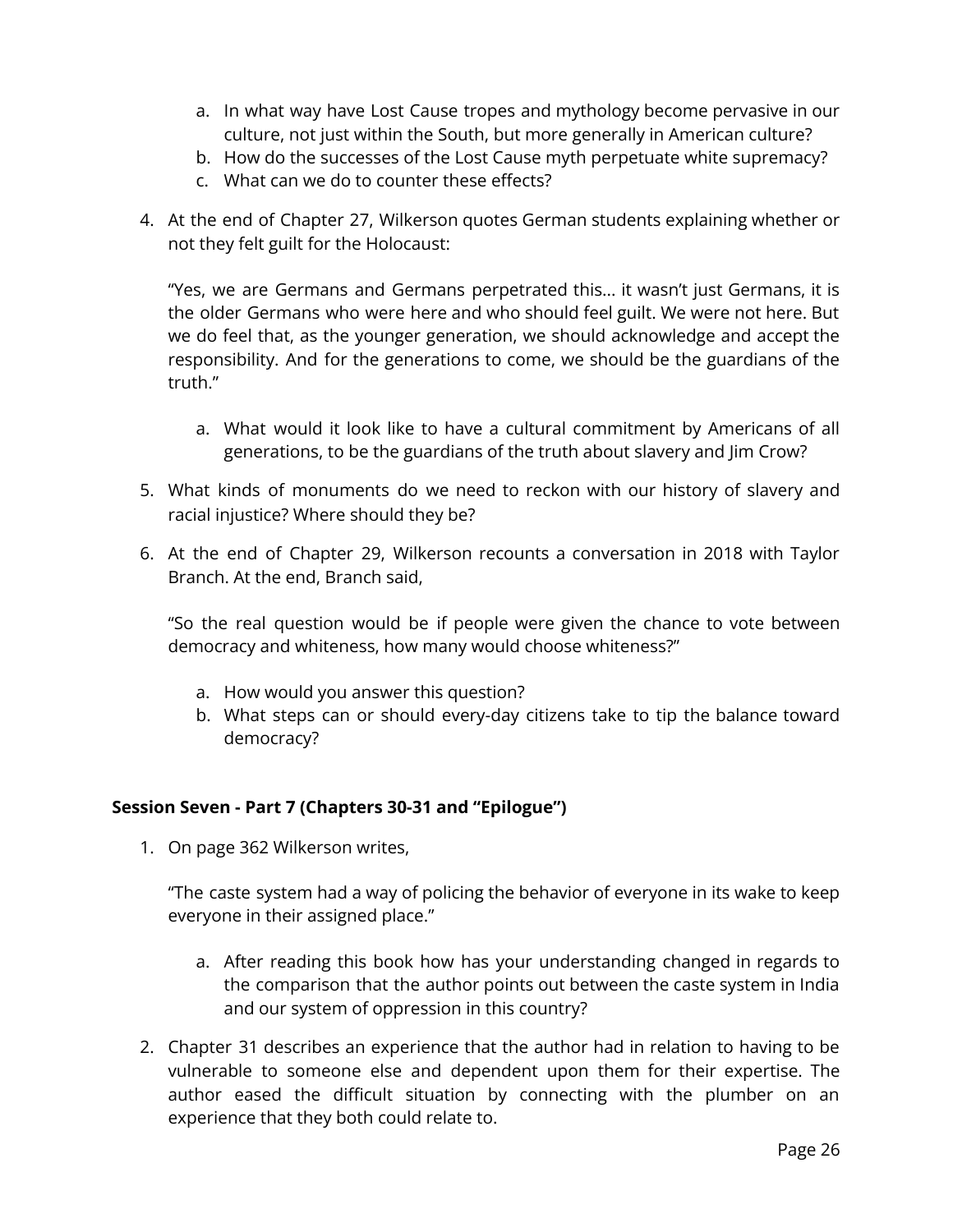- a. How important is relationship building as we begin to dismantle systems of oppression and racism?
- b. What ways have you thought about how to build relationships with someone who doesn't look like you?
- 3. "The Radicalization of the Dominant Caste": The author describes a situation where racism was apparent.

"Part of me resented that she could go ballistic and get away with it when I might not even be believed. It was a caste privilege to go off in the restaurant the way she did."

- a. What thoughts, ideas or feelings arose when you read this statement on page 368?
- 4. On page 379 we read,

"The separation of the races is not a disease of the colored people, but a disease of the white people."

- a. How has the understanding of this phase increased because of your reading of "Caste"?
- 5. On page 380 we read

"A caste system persists in part because we, each and every one of us, allow it to exist—in large and small ways, in our everyday actions, in how we elevate or demean, embrace or exclude, on the basis of the meaning attached to people's physical traits".

- a. As you ponder this, what thoughts, feelings, and reactions come up for you?
- 6. Also on page 380:

"Once awakened, we then have a choice. We can be born to the dominant caste but choose not to dominate. We can be born to a subordinated caste but resists the box others force upon us. And all of us can sharpen our powers of discernment to see past the external and to value the character of a person rather than demean those who are already marginalized or worship those born to false pedestals."

- a. Now that you have read this book, what have you learned about the history of racism in this country?
- b. What type of actions can you see yourself taking as you now have been awakened?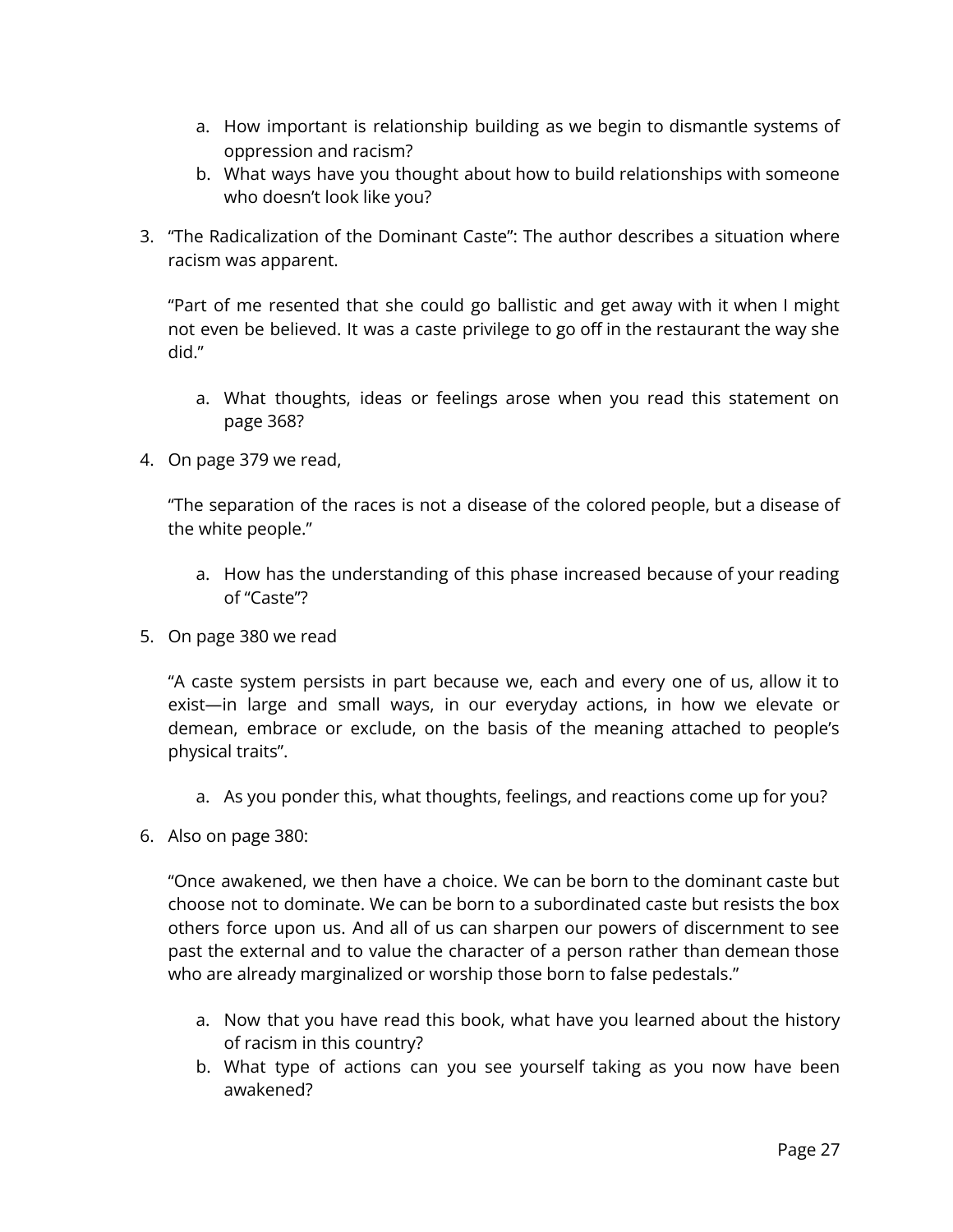c. What type of actions or responses can we take as a religious community to begin to dismantle systems of oppression and racism in the community(ies) in which you live?

#### <span id="page-27-0"></span>**Session Eight - Wrap-Up**

As our shared reading of Caste draws to a close, you are invited to respond to the following prompts. Consider writing your responses to share anonymously with others in the group, or to return to for your own reflection.

- 1. Summarize your experience reading "Caste" and the one or two take-aways that you believe are most critical for you in terms of your perspective and what you do moving forward.
- 2. Name some of your multiple identities, personal stories, and societal influences and reflect on how they affected your reactions to this book.
- 3. In the "Acknowledgements," Isabel Wilkerson says "This is a book that I did not seek to write but had to write, in the era in which we find ourselves." Consider what you know of Wilkerson's lived experience and reflect on how that experience shaped this book she says she had to write.
- 4. In public appearances (including one in Bloomington, Indiana) Wilkerson has made the following statements:

"caste is a matter of life and death" and

"radical empathy can save lives while we work toward true structural change."

In her book, Wilkerson writes "The hierarchy of caste is not about feelings or morality. It is about power—which groups have it and which do not." (pg 17)

and "Caste is the powerful infrastructure that holds each group in place." (pg 19)

Supplement the insights you gained through reading "Caste" with this piece $4$  on white supremacy culture.

- a. Reflect on how you and institutions you are part of create and maintain hierarchies that give some groups more power than others.
- b. What might true structural change look like in these institutions?
- 5. Reflect on whether you have, consciously or unconsciously, considered Wilkerson to be the definitive voice for the Black perspective at this time in our country.

<sup>&</sup>lt;sup>4</sup> https://www.dismantlingracism.org/uploads/4/3/5/7/43579015/okun - white\_sup\_culture.pdf